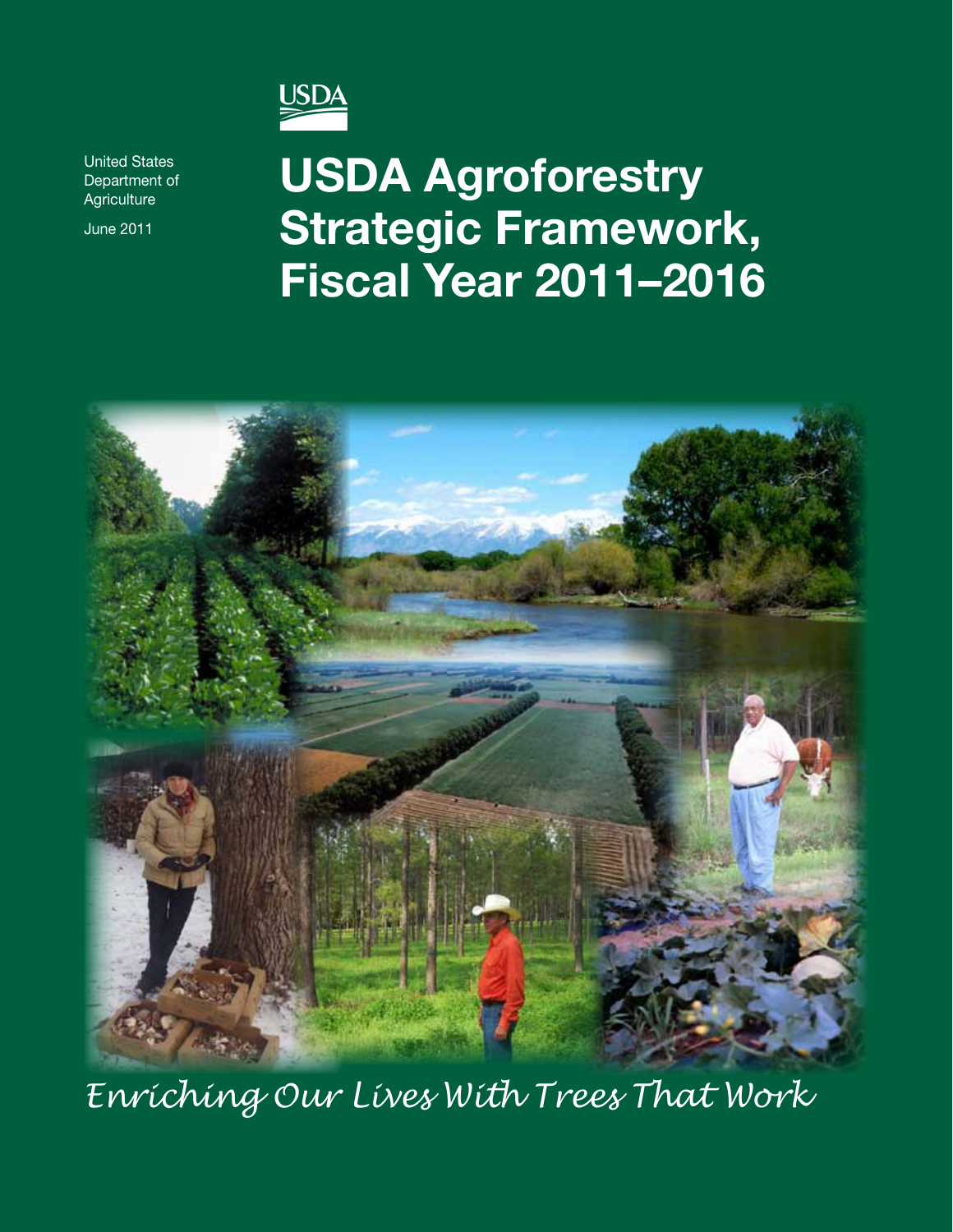Additional copies of this Strategic Framework can be downloaded from <http://www.usda.gov/wps/portal/usda/usdahome?navid=FOREST\_FORESTRY>.

The U.S. Department of Agriculture (USDA) prohibits discrimination in all its programs and activities on the basis of race, color, national origin, age, disability, and where applicable, sex, marital status, familial status, parental status, religion, sexual orientation, genetic information, political beliefs, reprisal, or because all or part of an individual's income is derived from any public assistance program. (Not all prohibited bases apply to all programs.) Persons with disabilities who require alternative means for communication of program information (Braille, large print, audiotape, etc.) should contact USDA's TARGET Center at (202) 720–2600 (voice and TDD). To file a complaint of discrimination, write USDA, Director, Office of Civil Rights, 1400 Independence Avenue, S.W., Washington, D.C. 20250-9410, or call (800) 795–3272 (voice) or (202) 720-6382 (TDD). USDA is an equal opportunity provider and employer.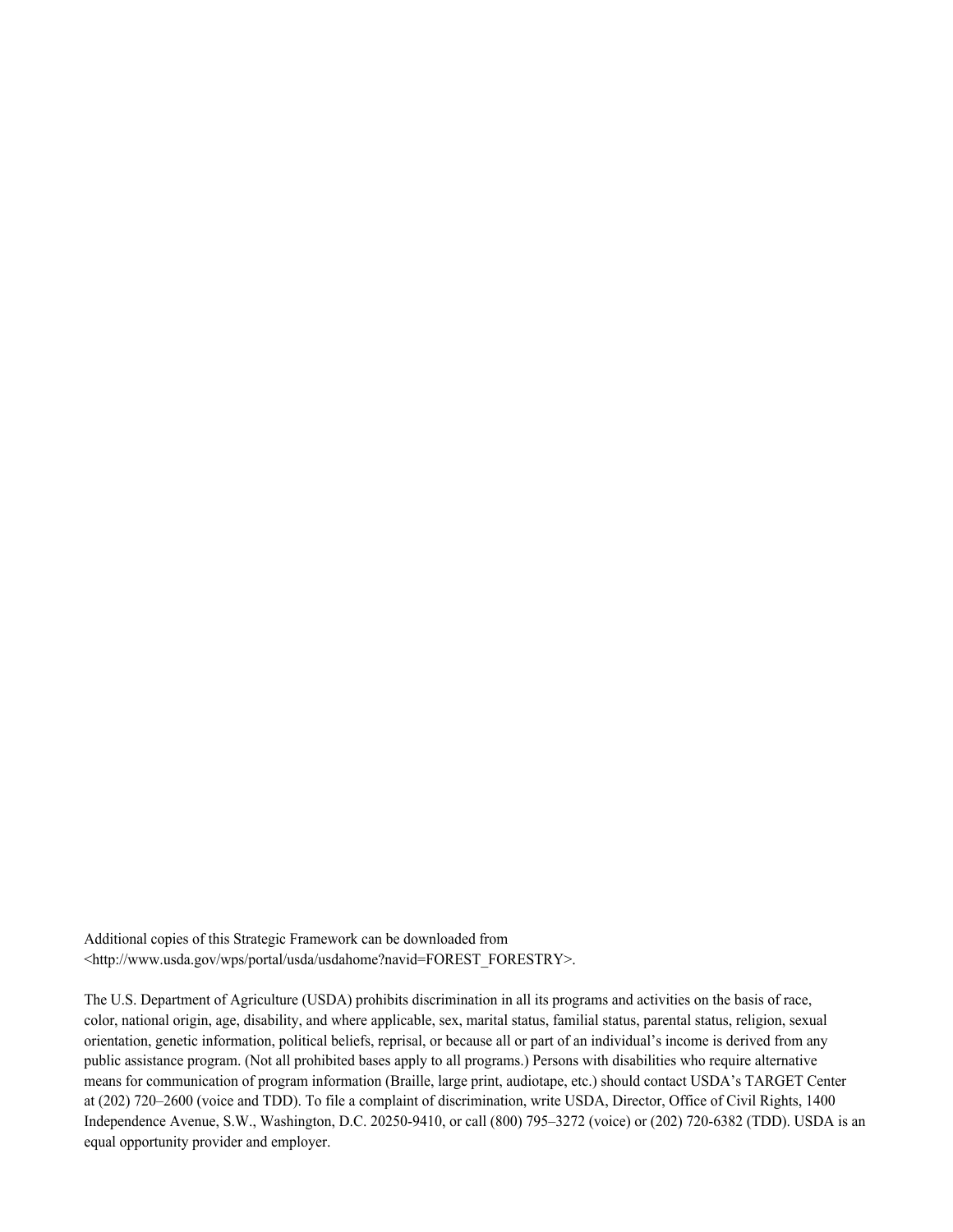# **Contents**

| Strategic Goal 1-ADOPTION: Increase use of agroforestry by<br>Objective 1.1-DEVELOP PARTNERSHIPS: Develop<br>learning partnerships with stakeholders, with a priority on<br>Objective 1.2-EDUCATE PROFESSIONALS: Enable<br>natural resource professionals to provide technical, educa-<br>Objective 1.3-ENGAGE GLOBALLY: Support exchange<br>of agroforestry technology between the United States and |
|-------------------------------------------------------------------------------------------------------------------------------------------------------------------------------------------------------------------------------------------------------------------------------------------------------------------------------------------------------------------------------------------------------|
| Strategic Goal 2-SCIENCE: Advance the understanding of,<br>Objective 2.1-PLAN: Identify, assess, and prioritize<br>interagency agroforestry science and technology needs,                                                                                                                                                                                                                             |

| Objective 2.2–DISCOVER: Conduct interagency and mul-        |
|-------------------------------------------------------------|
| tidisciplinary research to advance agroforestry science and |
|                                                             |
| Objective 2.3-TRANSLATE: Move agroforestry innova-          |
|                                                             |
| Strategic Goal 3-INTEGRATION: Incorporate agroforestry      |
| into an all-lands approach to conservation and economic     |
|                                                             |
| Objective 3.1-INSTITUTIONALIZE: Incorporate agrofor-        |
| estry into USDA policies, programs, and activities 11       |
| Objective 3.2-ASSESS PERFORMANCE: Account for               |
| and monitor agroforestry impacts and applications 11        |
| Objective 3.3-COMMUNICATE RESULTS: Promote                  |
| awareness and appreciation of agroforestry12                |
|                                                             |
| Appendix B: Missions and Programs of USDA Agencies          |
|                                                             |
| Appendix C: Summary of Stakeholder Feedback25               |
| Appendix D: History of Agroforestry in the United States30  |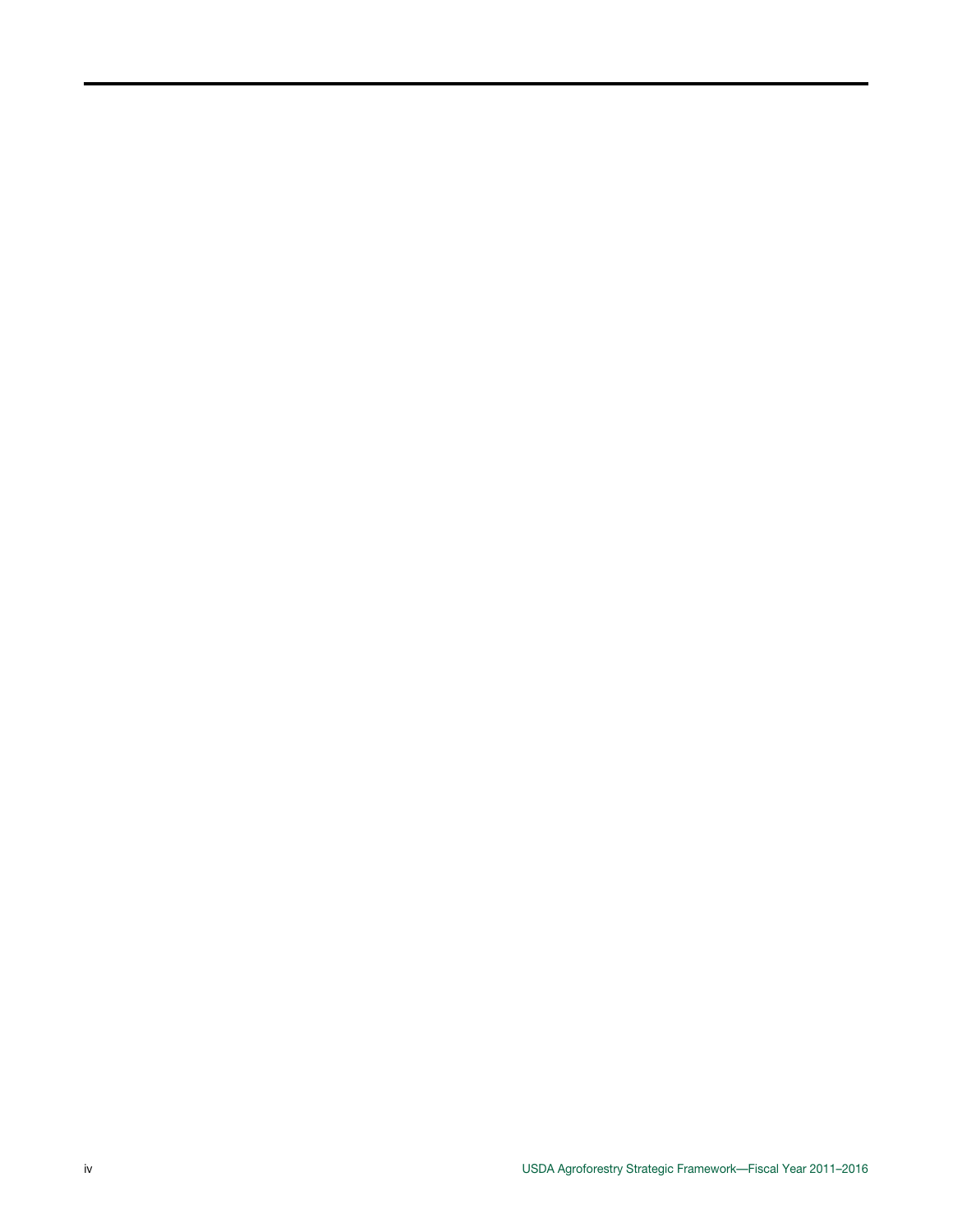# **Message From the Secretary**

The U.S. Department of Agriculture (USDA) developed this Agroforestry Strategic Framework to increase awareness and support of agroforestry. It brings together the ideas and resources of five USDA agencies, two key partners, and a diverse group of stakeholders. This strategic framework creates a roadmap for advancing the science, practice, and application of agroforestry as a means of enhancing America's agricultural landscapes, watersheds, and rural communities.



While Governor of Iowa, I saw first-hand the benefits associated with the application of agroforestry to local farms, ranches, and woodlands. As the Secretary of Agriculture, I am

pleased with USDA's efforts to balance agricultural production with natural resource conservation. Established with assistance from USDA or other public agencies and private organizations, riparian forest buffers and other agroforestry practices have helped to reduce soil erosion and nutrient run-off and conserve natural resources, such as water and wildlife, on several million acres. These practices have been a key component of landscape conservation efforts, such as the Chesapeake Bay and Gulf of Mexico initiatives.

I have, however, also noticed that the application of agroforestry is not widespread. Agroforestry—the intentional combining of agriculture and forestry to create integrated and sustainable land-use systems—presents an opportunity to address agricultural and conservation concerns and enrich human lives not only at the local level, but at the State, national, and global levels as well. Agroforestry addresses several of the top priorities identified in the USDA Strategic Plan for fiscal years 2010–2015.

The USDA Agroforestry Strategic Framework is built around three simple goals: Adoption, Science, and Integration. These goals will enable USDA to provide additional knowledge, tools, and assistance to better combine agriculture and forestry for the benefit of landowners, communities, and the Nation. The principles of leadership, partnerships, engagement, and enrichment guide USDA efforts to enhance the production of food, feed, fiber, and renewable energy; to enhance the sustainability and prosperity of rural communities; and to protect, conserve, and restore natural resources.

I plan to release a policy statement on agroforestry and establish an Agroforestry Steering Committee that will guide the implementation of this strategic framework. Please join me in an "all lands/all hands" approach that expands the application of agroforestry and generates prosperity in new ways while helping to conserve the Nation's natural resources and ensuring sustainable production of food, feed, fiber, and energy for the country and the world.

Wilsel

THOMAS J. VILSACK Secretary of Agriculture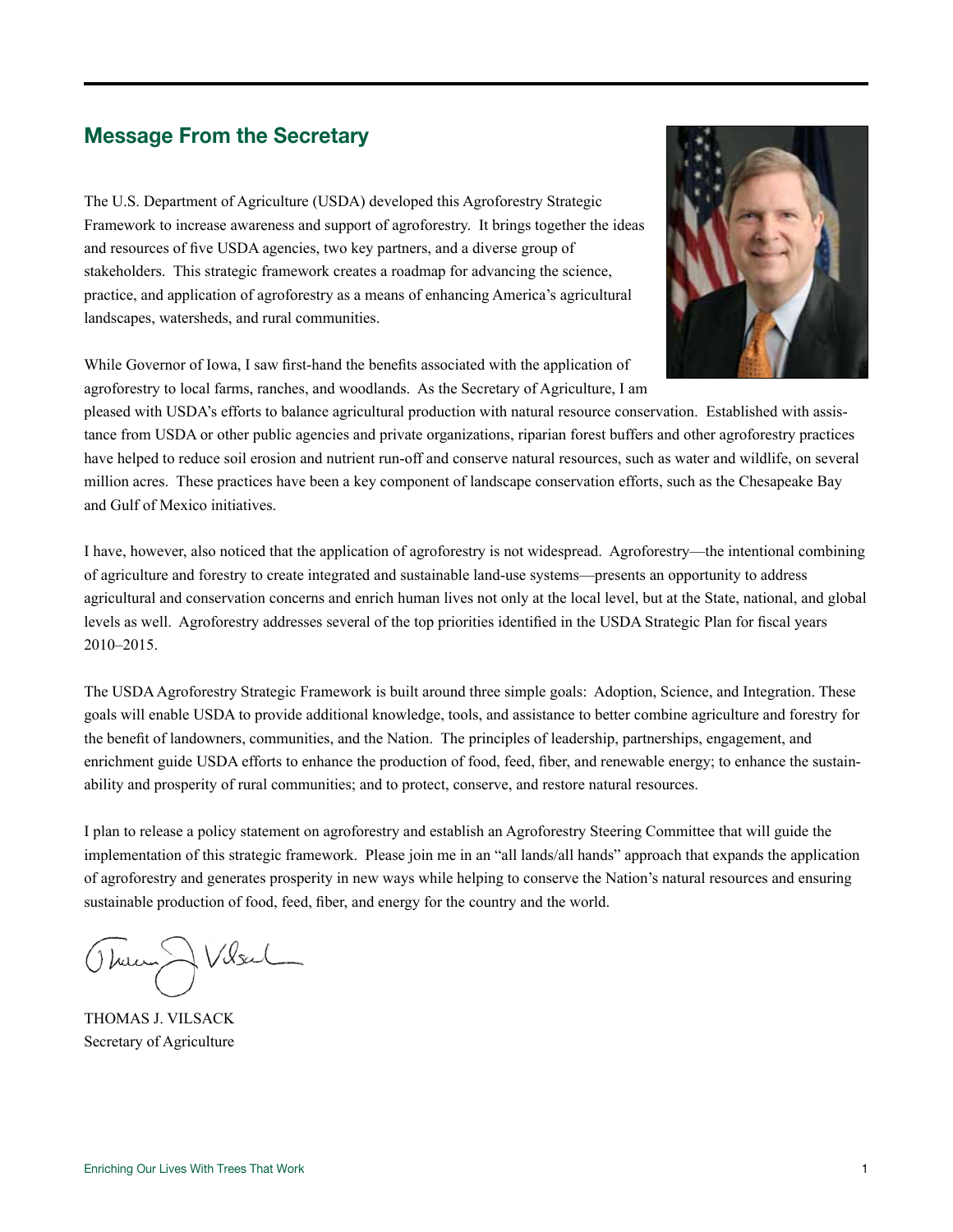# **Vision, Mission, Motto, Guiding Principles**

## **Vision**

*Creating productive and healthy farms, ranches, woodlands, and communities through agroforestry*

## **Mission**

*Provide knowledge, tools, and assistance to combine agriculture and forestry for the benefit of the landowner, the community, and the Nation*

## **Motto**

*Enriching our lives with trees that work*

## **Guiding Principles**

## *Achieving the vision will require:*

- **•** Leadership-Providing the leadership, knowledge, and assistance in agroforestry for the benefit of the Nation.
- • **Partnerships—**Bringing together the diversity of public agencies and land stewards to capitalize on the strengths of all.
- • **Engagement—**Continuously seeking the involvement, input, action, and feedback of partners and customers.
- • **Enrichment—**Contributing to conservation, restoration, and resiliency of all lands.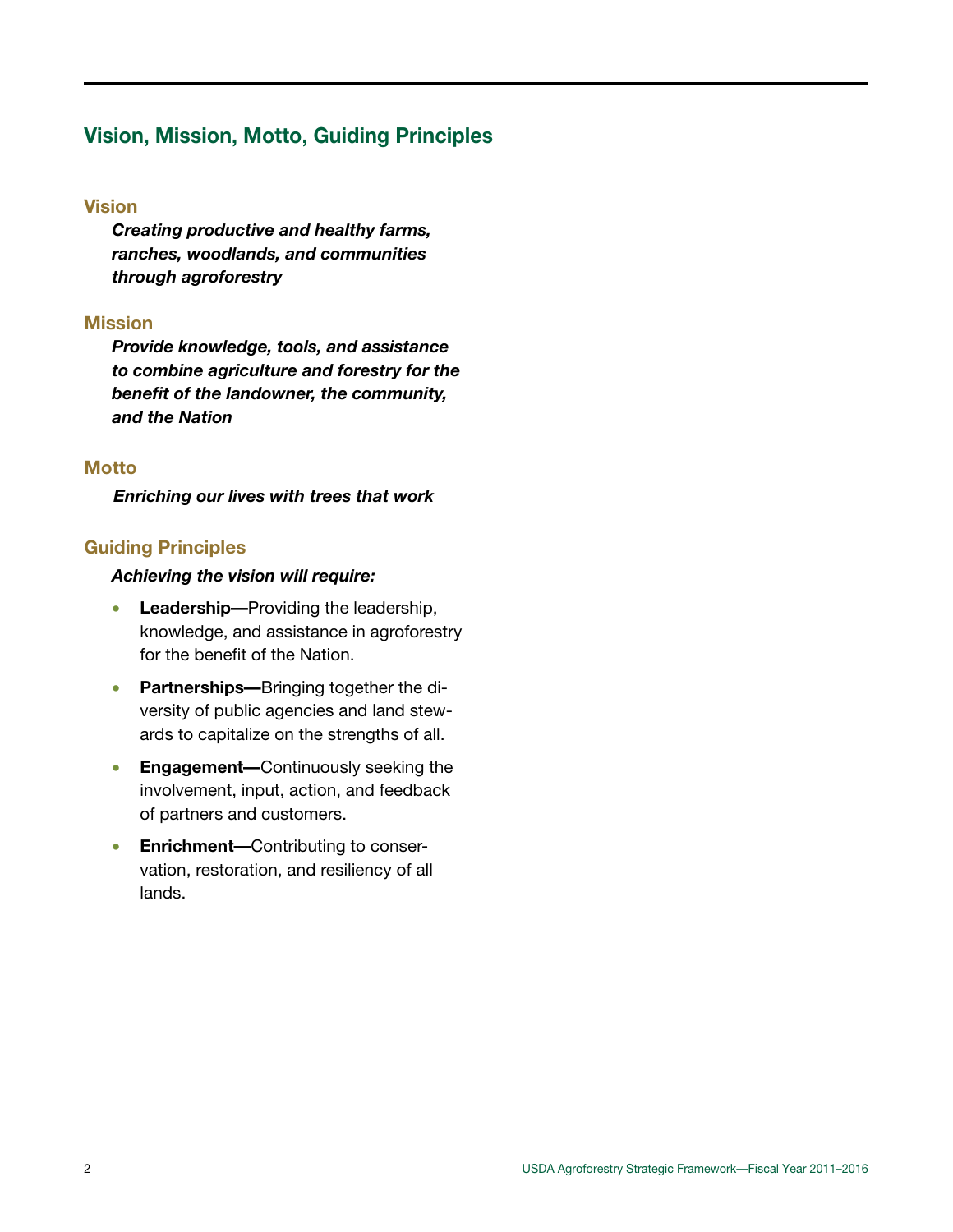# **Strategic Roadmap**

There are four key purposes for the USDA Agroforestry Strategic Framework:

- Increase USDA and partner awareness and support for agroforestry as a means to implement the USDA Strategic Plan (2010-2015);
- Identify the most important future USDA emphasis areas for agroforestry research, development, and technology transfer;
- Establish an interagency Agroforestry Steering Committee to guide USDA implementation of the strategic framework (including the activities of the Forest Service, Natural Resources Conservation Service, Agricultural Research Service, National Institute of Food and Agriculture, and the Farm Service Agency); and
- Expand on-the-ground application of agroforestry practices and systems to support attainment of the USDA Strategic Plan.

To assist the Nation in addressing today's challenges, USDA will:

- Increase use of agroforestry by landowners and communities (Goal 1—ADOPTION);
- Advance the understanding of, and tools for, applying agroforestry (Goal 2—SCIENCE); and
- Incorporate agroforestry into an all-lands approach to conservation and economic development (Goal 3—INTEGRATION).

Each of these three goals has a desired outcome and three objectives that describe how USDA will carry out this strategic framework. Each objective has strategies that provide further specifics on how the goals, objectives, and desired outcome will be attained. To attain these goals and objectives, USDA must effectively incorporate agroforestry into its programs, policies, and activities. To facilitate this, USDA will need to:

- Issue a policy statement in support of agroforestry;
- Through a proposal in the Farm Bill, define agroforestry and specifically authorize its application;
- Develop a Memorandum of Understanding that establishes a steering committee to increase agroforestry collaboration among USDA mission areas, agencies, and cooperators;
- Guide implementation of this strategic framework through the Agroforestry Steering Committee;
- Develop an implementation plan for this strategic framework that will include progress indicators, baselines, metrics, and targets; and
- Establish an interagency reporting system that tracks the application of agroforestry practices and the change in benefits that accrue to landowners and communities.

USDA mission area and agency plans, as they are being developed and updated, are expected to incorporate agroforestry, as appropriate, and support accomplishment of the USDA Agroforestry Strategic Framework.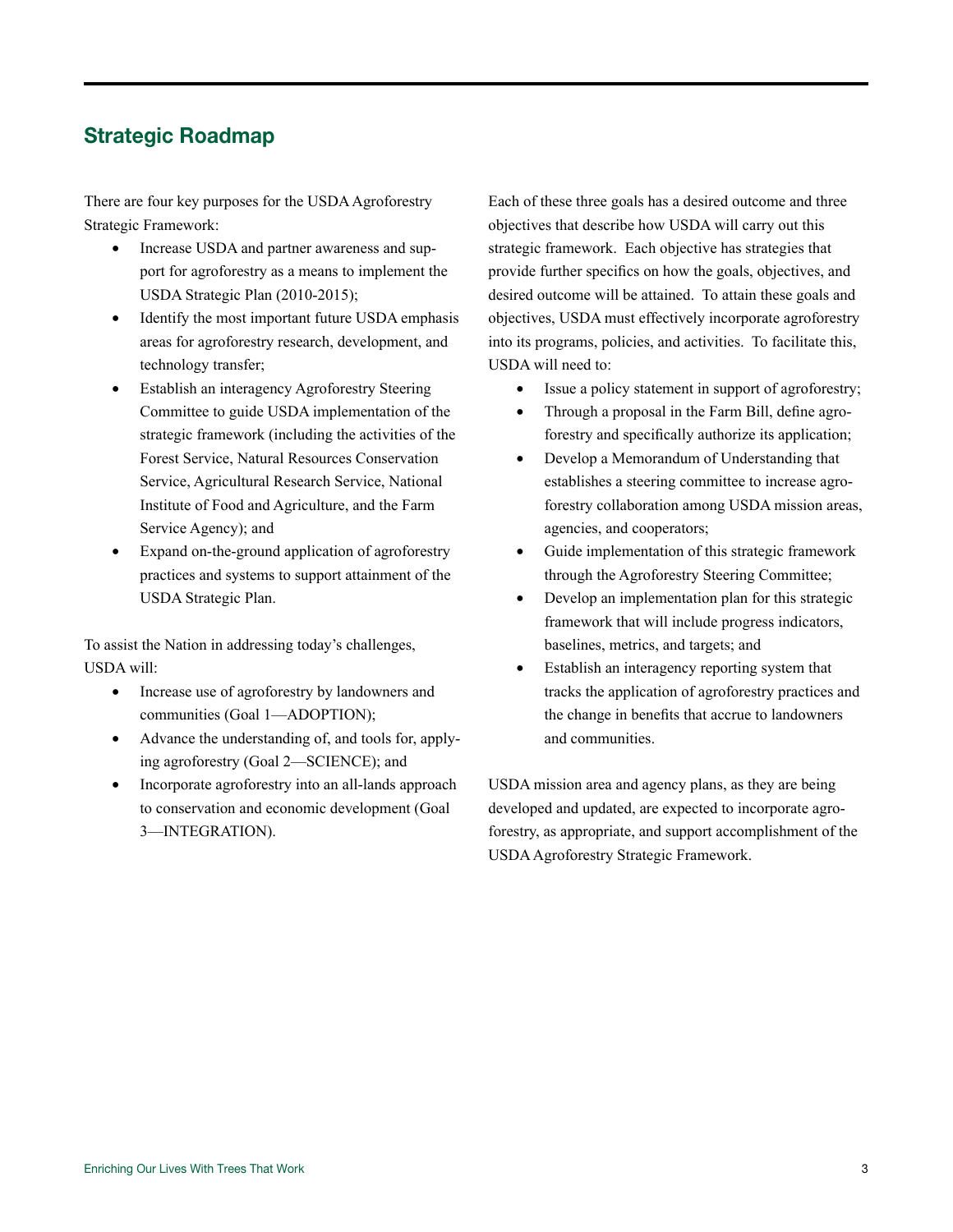# **Introduction** *Agroforestry: a unique land management approach of working trees*

The foundation of agroforestry is putting trees to work in conservation and production systems for farms, forests, ranches, and communities. Agroforestry begins with placing the right plant, in the right place, for the right purpose.

Agroforestry is a unique land management approach that provides opportunities to integrate productivity and profitability with environmental stewardship, resulting in healthy and sustainable agricultural systems that can be passed on to future generations.

Agroforestry technologies, when used appropriately, help attain sustainable agricultural land-use systems in many ways. Specifically, agroforestry technologies:

- Provide protection for valuable topsoil, livestock, crops, and wildlife.
- Increase productivity of agricultural and horticultural crops.
- Reduce inputs of energy and chemicals.
- Increase water use efficiency of plants and animals.
- Improve water quality.
- Diversify local economies.
- Enhance biodiversity and landscape diversity.
- Reconnect agriculture, people, and communities.

Agroforestry technologies ultimately enhance the quality of life for people.

There are five categories of agroforestry practices in the United States:

- Field, farmstead, and livestock windbreaks.
- Riparian forest buffers along waterways.
- Silvopasture systems with trees, livestock, and forages growing together.
- Alley cropping that integrates annual crops with high-value trees and shrubs.
- Forest farming where food, herbal (botanicals), and decorative products are grown under the protection of a managed forest canopy.

*Agroforestry is the intentional mixing of trees and shrubs into crop and animal production systems to create environmental, economic, and social benefits*

These five practices can be designed to accommodate other purposes such as odor mitigation, improving pollinator habitat, trapping snow, or producing biomass feedstock.



**Windbreaks**



**Silvopasture**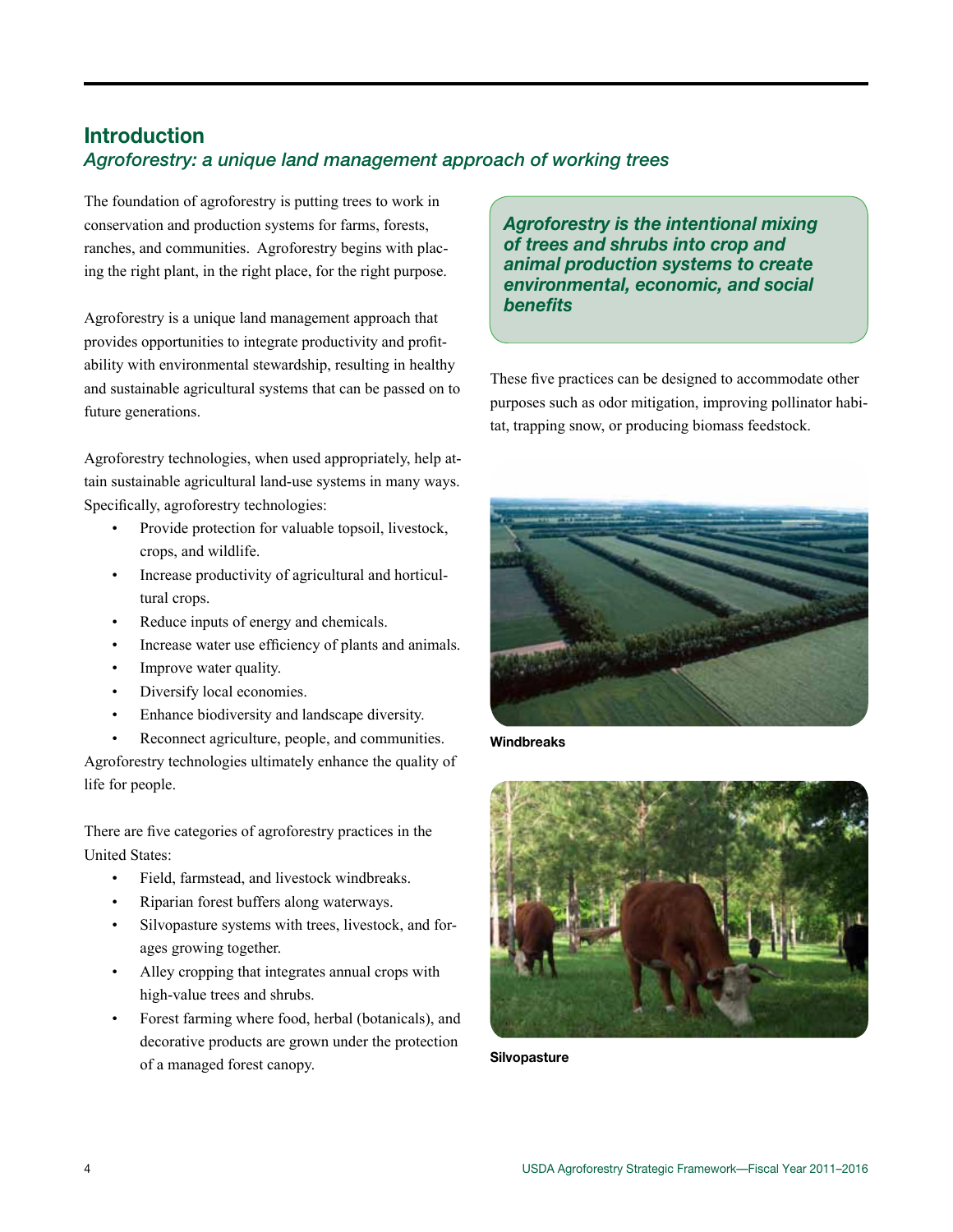

**Riparian Forest Buffer Alley Cropping Alley Cropping** 

There is a significant opportunity to apply agroforestry practices to address the priorities identified in the current USDA Strategic Plan, including landscape-scale conservation, climate change, clean and abundant water for communities, biomass energy, and sustainable agriculture. Integrated into individual farm operations and watersheds, agroforestry practices can create and enhance certain desirable functions and outcomes essential for sustainability.

The effective application of agroforestry in the United States requires leadership and teamwork by USDA and its partners in both: (1) developing agroforestry science and tools and (2) delivering agroforestry assistance to the owners/managers of working farms, woodlands, ranches, and communities. Both are essential if we are to realize the many benefits of this unique approach to land management.



## **USDA Agroforestry Strategic Framework Development**

In recognition of the significant contribution to society and the need to coordinate USDA programs, resources, and services to maximize public benefits, the Forest Service and Natural Resources Conservation Service (NRCS) initiated an effort in January 2010 to develop an Agroforestry Strategic Framework. The Forest Service and NRCS reached out to other USDA agencies and two key partners to charter an Interagency Agroforestry Team (IAT) that would jointly develop the strategic framework with input from a diverse group of stakeholders.

USDA agencies on the IAT:

- Forest Service
- Natural Resources Conservation Service (NRCS)
- Agricultural Research Service (ARS)
- National Institute of Food and Agriculture (NIFA)
- Farm Service Agency (FSA)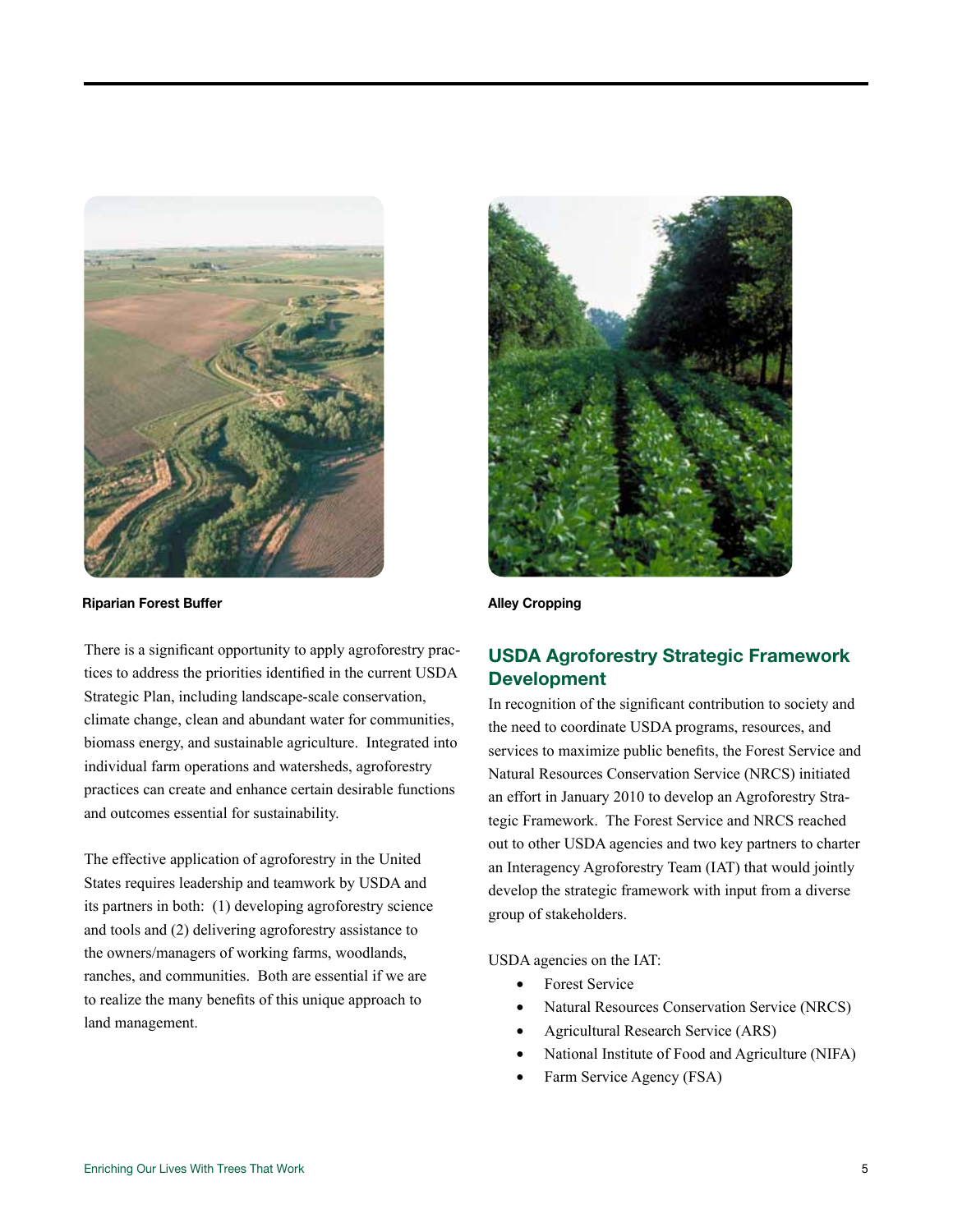



**Forest Farming Special Applications** 

Key partners on the IAT:

- National Association of State Foresters (NASF)
- National Association of Conservation Districts (NACD)

Individual members of the IAT are listed in Appendix A, and a brief description of the mission and programs of each partner and USDA agency is provided in Appendix B. External and internal stakeholder input was solicited at a May 2010 Agroforestry Roundtable Workshop conducted in Washington, DC. Approximately 90 stakeholders participated in the workshop, representing landowner and conservation organizations, tribes, universities/extension, State agencies, regional councils, as well as other USDA/Federal agencies. The IAT considered the stakeholder input and incorporated many of its ideas into the strategic framework. For a summary of the stakeholder input, see Appendix C.

## **Previous Agroforestry Activity**

The history of USDA and its partners' roles in agroforestry can be traced back to the windbreaks that were established during the Dust Bowl years to reduce soil erosion in the Great Plains. More widespread interest in the United States began in the mid-1980s. Even though the science and practice of agroforestry has advanced in the United States since the 1980s, it has still not been institutionalized into USDA's concepts, philosophy, strategies, and programs. This issue was recognized in 1996, when a USDA Interagency Working Group on Agroforestry was established under the leadership of the USDA Director of Sustainable Development Programs. The Working Group commissioned a task force in 1997 to assess the potential of agroforestry to help attain USDA sustainable development goals and to develop a strategy to realize that potential. Three other national agroforestry reports (two in 1994, one in 2000) and the 2008 "joint forestry" Memorandum of Understanding also address agroforestry issues and opportunities in the United States. See Appendix D for more information about these reports and the history of agroforestry in the United States.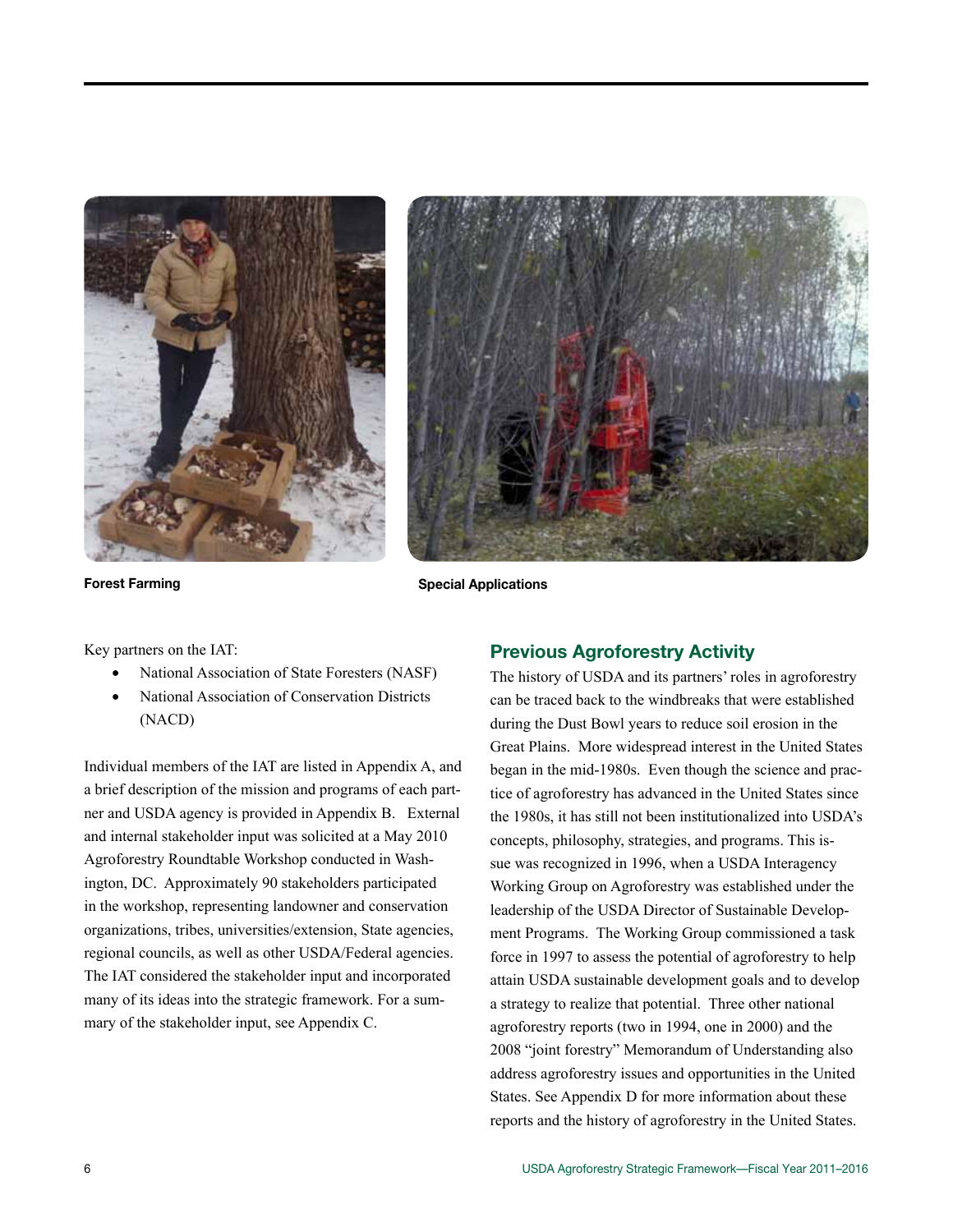# **Strategic Goal 1–Adoption**

## *Increase use of agroforestry by landowners and communities*

*Desired Outcome: Landowners, managers, tribes, and communities adopt agroforestry practices resulting in improved water, soil, and air quality; sustainable agriculture; product diversity; and rural wealth.* 

Accomplishing Goal 1 will require establishing new agroforestry partnerships and networks and expanding technology transfer and assistance to support sustainable agriculture and effective agroforestry system development among natural resource professionals, tribes, landowners, and communities in the United States. International agroforestry activities will focus on creating food secure nations.

## **Objective 1.1—DEVELOP PARTNERSHIPS: Expand learning partnerships with stakeholders, with a priority on tribes and underserved and minority audiences.**

## **Why Do This?**

The opportunities and prospects for agroforestry call for new approaches in learning and collaborating. Individuals are experimenting with various practices and plants while at the same time new knowledge is being discovered by scientists and transferred to stakeholders through new learning opportunities. Everyone engaged in agroforestry e.g., landowners, scientists, and technical advisors—can be a teacher, and everyone can be a learner. By using this approach, the needs of agroforestry practitioners can be identified and addressed, the community of learners can be expanded, and new learning networks will be created. Through learning partnerships, farm, ranch, and forest stewards will gain new knowledge that helps them establish and maintain agroforestry practices and market products derived from those practices.

#### **Strategies**

- 1. Create learning networks and "communities of practice" comprised of practitioners and technical advisors.
- 2. Strategically locate, establish, and maintain agroforestry demonstration sites.
- 3. Utilize the concepts of "on-farm research" and "action research" to connect practitioners, scientists, and technical advisors.
- 4. Support the creation of "peer-to-peer" learning networks.
- 5. Develop the full suite of learning opportunities, ranging from tried and proven approaches (publications, field days, and workshops) to technological innovations (e.g., electronic or e-learning).

## **Objective 1.2—EDUCATE PROFESSIONALS: Enable natural resource professionals to provide technical, educational, financial, and marketing assistance.**

## **Why Do This?**

Landowners and communities that are interested in agroforestry need to have access to expert assistance in "how to" plan and apply agroforestry practices, as well as understand the financial considerations and marketing of agroforestry products. Natural resource and other professionals need specific agroforestry training and education in order to provide the type and level of assistance needed. Individuals who complete a set of requirements to achieve an agroforestry competency will be better able to provide assistance to landowners and communities.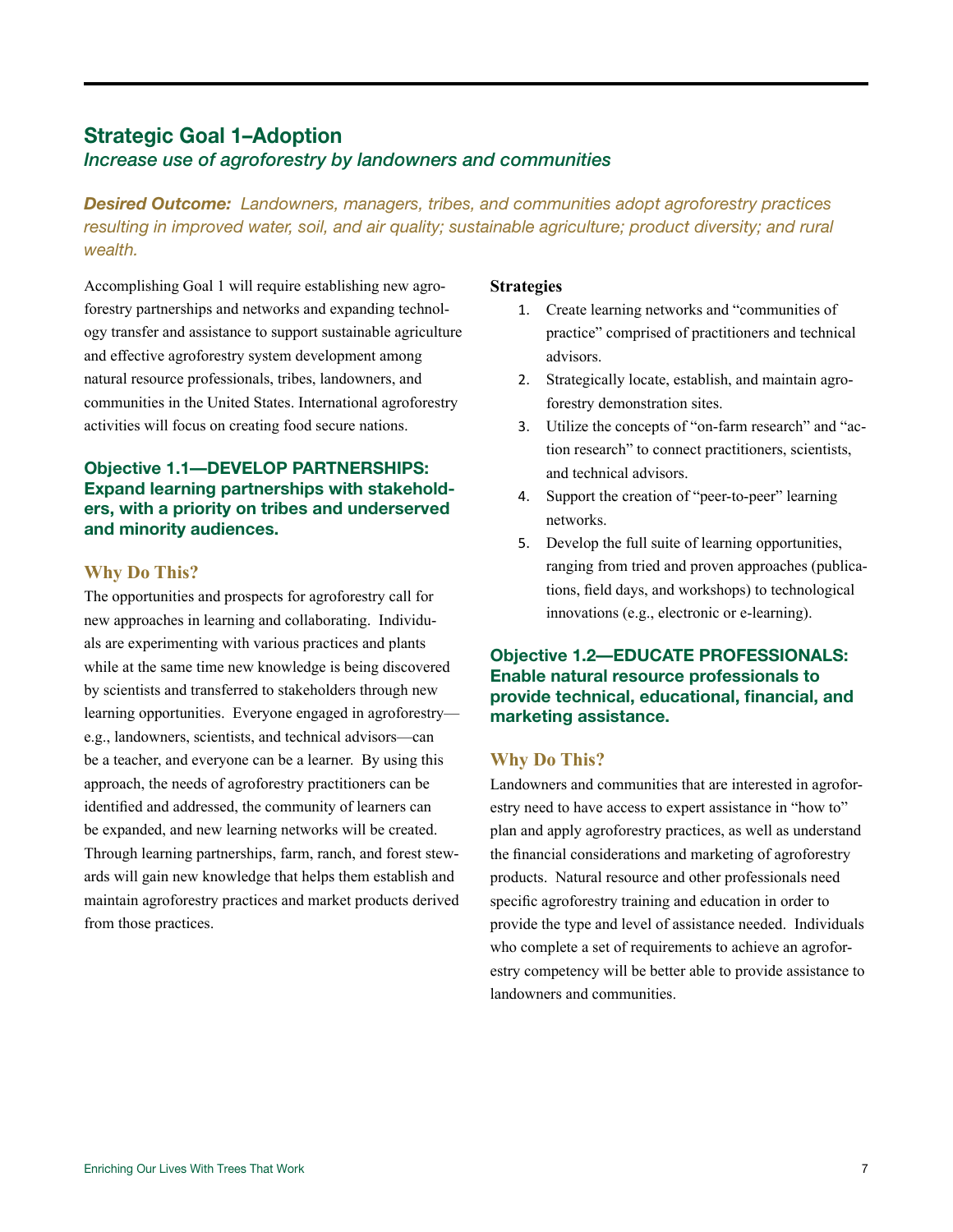#### **Strategies**

- 1. Examine the feasibility of developing an agroforestry competency for adoption by universities to offer a major, certificate, or area of expertise in agroforestry.
- 2. Develop a professional recognition mechanism to acknowledge professionals who have participated in and completed a common set of agroforestry training requirements.
- 3. Provide technical agroforestry training to natural resource professionals at existing professional meetings and conferences.
- 4. Utilize the power of markets by linking the production of profitable products to agroforestry system design.

## **Objective 1.3—ENGAGE GLOBALLY: Support the exchange of agroforestry technology between the United States and other countries.**

## **Why Do This?**

The utilization of agroforestry practices to produce food, feed, and fiber had a history of significant achievements around the globe long before agroforestry was recognized as an option for U.S. agricultural producers, forest landowners, and communities. Agroforestry practices can play a key role in creating sustainable agriculture systems and foodsecure nations in the face of global issues such as climate change and a growing population. The United States has much to learn from the international agroforestry community and much to contribute.

### **Strategies**

- 1. Initiate partnerships between the U.S. agroforestry community and the World Agroforestry Centre, as well as with other international agroforestry organizations, in order to advance global and domestic food security and economic well-being.
- 2. Create linkages between USDA agencies whose technical assistance, research, financial planning, and extension/outreach programs in agroforestry would enhance the USDA "Feed the Future" Global Food Security initiative and other food security projects.

## **Goal 1 Progress Indicators**

Performance indicators, baselines, metrics, and targets will be developed in the Goal 1 implementation process.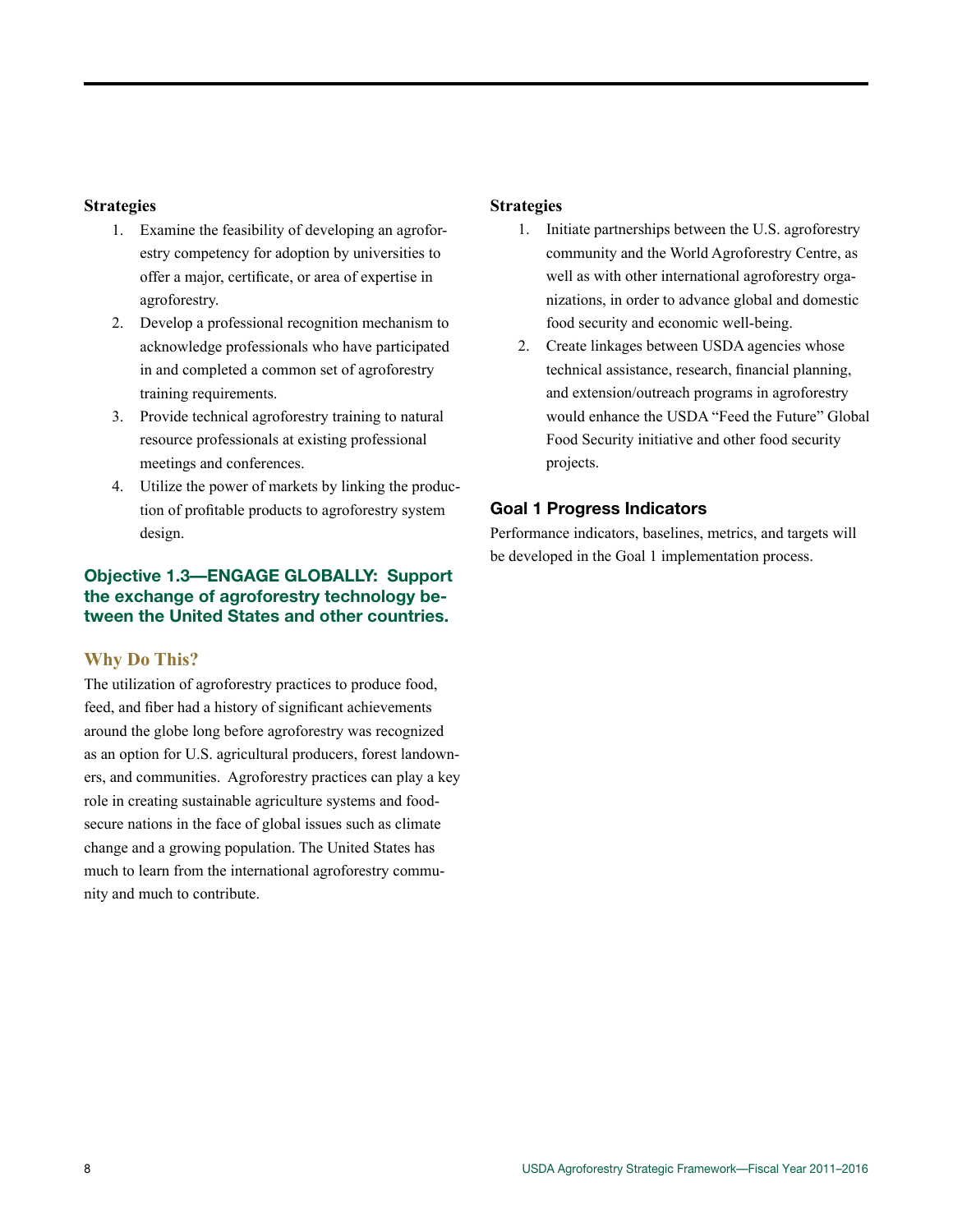## **Strategic Goal 2–Science** *Advance the understanding of, and tools for, applying agroforestry*

*Desired Outcome: Tailored science-based agroforestry tools are created and used by landowners, managers, tribes, and communities to address complex environmental, economic, and social conditions across all lands.* 

The focus of Goal 2 is to advance the scientific underpinnings of agroforestry technologies that contribute to:

- Sustainable production of food, feed, fiber, and renewable energy;
- Enhanced landscape resilience to climate change;
- Protection, conservation, and restoration of natural resources; and
- Creation of rural prosperity and thriving communities.

The goal also concentrates on translating these findings into products and delivery actions that support Strategic Goals 1 and 3.

## **Objective 2.1—PLAN: Identify, assess, and prioritize interagency agroforestry science and technology needs, opportunities, and investments.**

## **Why Do This?**

Due to agroforestry's interdisciplinary and integrated nature, research and the resulting tools and technologies must be developed using an interactive process with feedback loops involving the full suite of players—from scientists and natural resource professionals representing multiple disciplines to landowners and communities. A team approach with these participants can provide a more rapid incorporation of on-the-ground findings by end users and lead to the next generation of science and tool development. The results will also better reflect the multifunctional nature of agroforestry and the practical needs of the agroforestry practitioner.

By working together, key technology needs can be identified, prioritized, and used to formulate the most effective and efficient research directions and approaches.

#### **Strategies**

- 1. Form an interagency team to identify, assess, and prioritize agroforestry science and technology needs and outcomes to improve the quality, relevancy, and performance of end-user products.
- 2. Catalog USDA agroforestry research activities and resources.
- 3. Incorporate agroforestry, where appropriate, into requests for proposals through existing USDA science and technology programs.

## **Objective 2.2—DISCOVER: Conduct interagency, multidisciplinary research to advance agroforestry science and technologies.**

## **Why Do This?**

Agroforestry encompasses a complex system of interactions that must be managed for multiple objectives, alternatives, and social interests and preferences, while being applied across a wide range of landscapes. Landowners need regionally relevant decision support tools to quantify the objectives and goals that would result from various scenarios and that would aid in the application of agroforestry technologies on the ground.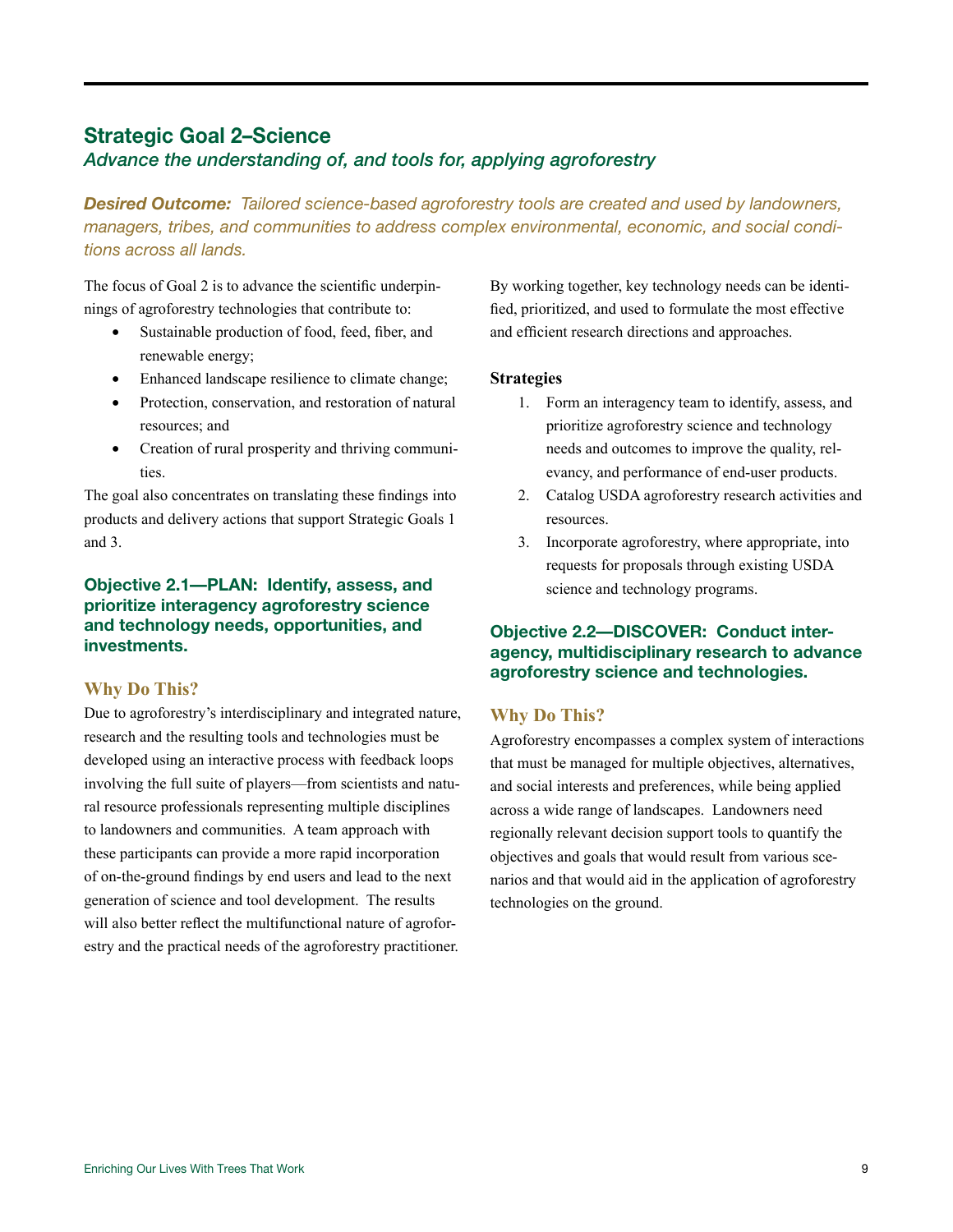#### **Strategies**

- 1. Establish regional interagency, multidisciplinary teams to frame priority issues that can be addressed by agroforestry.
- 2. Facilitate access to relevant data across participating agencies to support interagency, multidisciplinary, and cross-scale analysis.
- 3. Develop the knowledge and technologies to improve the application of agroforestry in:
	- a) Protecting air, water, and soil resources.
	- b) Building healthy and productive farms, ranches, woodlands, and communities.
	- c) Emerging environmental markets (e.g., carbon, water quality).
	- d) Creating diversity and building landscapelevel resiliency to climate change impacts.
	- e) Restoring ecological services across ruralurban lands and communities.
	- f) Providing innovative and sustainable bioenergy production systems.
	- g) Developing profitable and economically sustainable agroforestry-based systems that produce market goods.
- 4. Develop the knowledge and technologies to improve the accounting of agroforestry benefits by:
	- a) Establishing measurement, inventorying, and monitoring protocols that more accurately reflect agroforestry plantings and their impacts.
	- b) Building the infrastructure to conduct lifecycle analyses of agroforestry practices/systems.
	- c) Quantifying the net economic benefits from agroforestry applications for comparison with those from other management systems.

#### **Objective 2.3: TRANSLATE—Move agroforestry innovations into products and services.**

### **Why Do This?**

Successful application of agroforestry depends upon pulling together diverse sources of information in a way that responds to users' needs and resources. There is a lack of tailored products and services to address multiple issues at multiple scales for targeted audiences. Currently, there are limited methods for assessing profitability and investment worthiness.

#### **Strategies**

- 1. Facilitate ongoing interaction with end-users throughout the technology development cycle.
- 2. Evaluate the ways of learning by customers to improve application of agroforestry.
- 3. Develop customized agroforestry products and services for targeted audiences and locations.
- 4. Conduct evidence-based syntheses to provide agroforestry planning and design guidelines to address the following priorities:
	- a) Providing multifunctional and multi-scale planning and design.
	- b) Addressing mitigation and adaptation to climate change.
	- c) Meeting the needs of small and limitedresource landowners.
	- d) Protecting and creating critical habitat for wildlife, aquatic species, and pollinators.

#### **Goal 2 Progress Indicators**

Performance indicators, baselines, metrics, and targets will be developed in the Goal 2 implementation phase.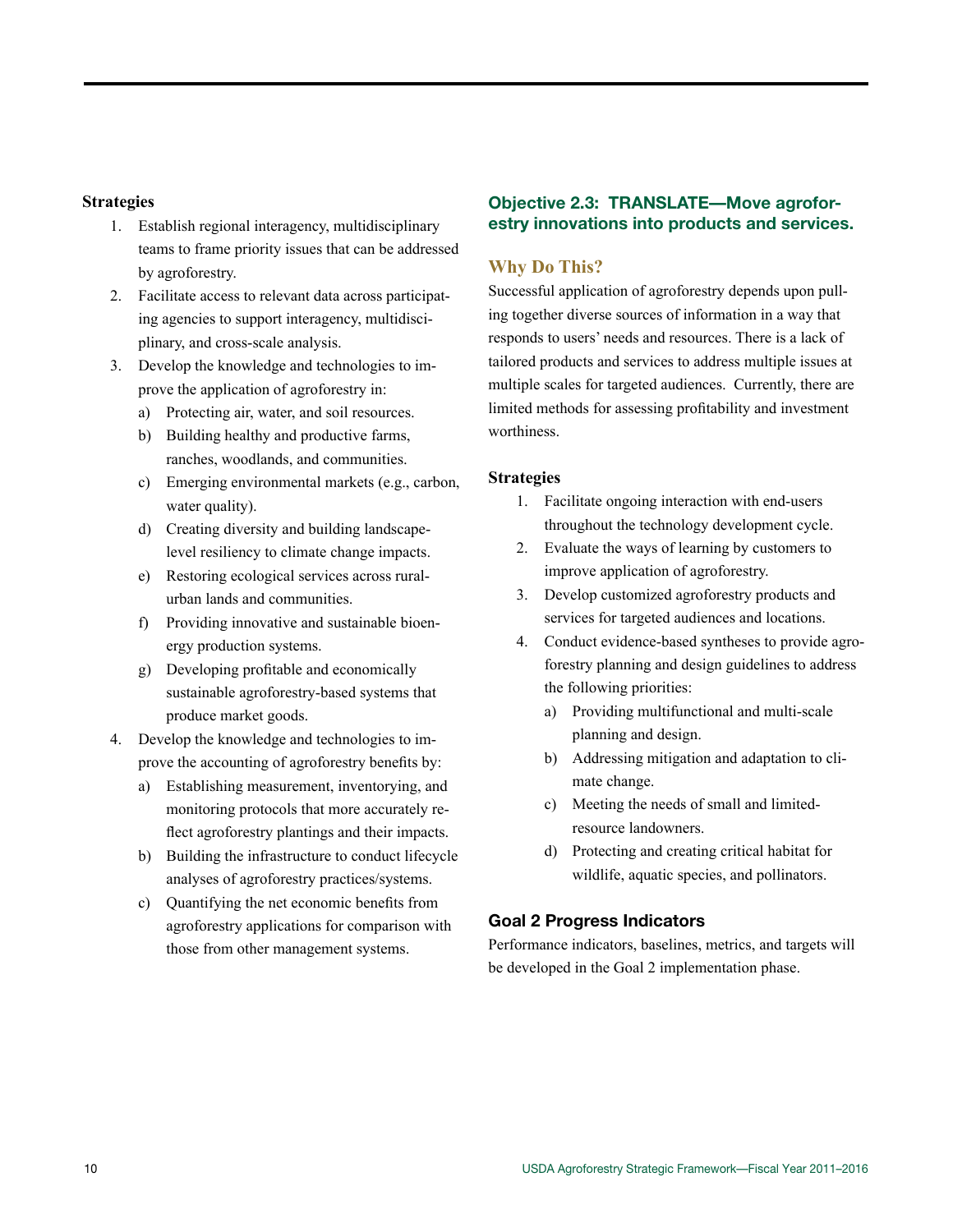## **Strategic Goal 3–Integration**

## *Incorporate agroforestry into an all-lands approach to conservation and economic development*

*Desired Outcome: USDA agencies understand, use, and integrate agroforestry into their policies and programs to maximize benefits and services to citizens.*

Achieving Goal 3 depends on increasing USDA awareness of the current and potential contributions of agroforestry to agricultural production, sustainable development, community stability, and natural resource conservation.

### **Objective 3.1—INSTITUTIONALIZE: Incorporate agroforestry into USDA policies, programs, and activities.**

#### **Why Do This?**

U.S. agriculture, in general, and USDA, in particular, have made limited use of agroforestry as a means to balance commodity production, resource conservation, and the retention or restoration of ecosystem services. Agroforestry initiatives are filtered through diverse and sometimes conflicting individual USDA agency missions, philosophies, and cultures. USDA needs a common understanding of agroforestry; recognition of the potential value and contribution to agriculture, conservation, and the American public provided by agroforestry; and a long-term commitment and an integrated and collaborative USDA approach to the practice of agroforestry.

#### **Strategies**

- 1. Develop a USDA agroforestry policy statement.
- 2. Through Farm Bill legislation, define agroforestry and specifically authorize its application in conservation and natural resource programs.
- 3. Establish a National Agroforestry Steering Committee that will direct implementation of this framework. This committee should consist of senior leaders from across USDA mission areas/ agencies, NASF and NACD.
- 4. Develop and adopt a Memorandum of Understanding formalizing the steering committee and establishing a framework of cooperation to advance the science, practice, and application of agroforestry by appropriate USDA mission areas/agencies and cooperators.
- 5. Develop an implementation plan for the strategic framework, including a reporting system to monitor progress.
- 6. Report annually to the Secretary of Agriculture, including a review of USDA financial commitments to agroforestry, accomplishments, and outcomes.
- 7. Include agroforestry as a strategy to achieve the goals of Statewide Assessments and Strategies for Forest Resources, State Wildlife Action Plans, U.S. Environmental Protection Agency Unified Watershed Assessments, NRCS Rapid Watershed Assessments, and other similar assessments and strategies.

#### **Objective 3.2—ASSESS PERFORMANCE: Account for and monitor agroforestry impacts and applications.**

#### **Why Do This?**

Agroforestry can facilitate the integration of agricultural and environmental considerations across landscapes. As such, agroforestry can improve soil quality and productivity, collect sediment, protect water quantity and quality, help moderate microclimate, intercept waste, enhance wildlife habitat, provide ecological stability, diversify individual and local economies, and provide aesthetic and intrinsic values. There is, however, relatively little ongoing monitoring and evaluation of the impacts, benefits, and outcomes associated with agroforestry at the national, regional, and local levels.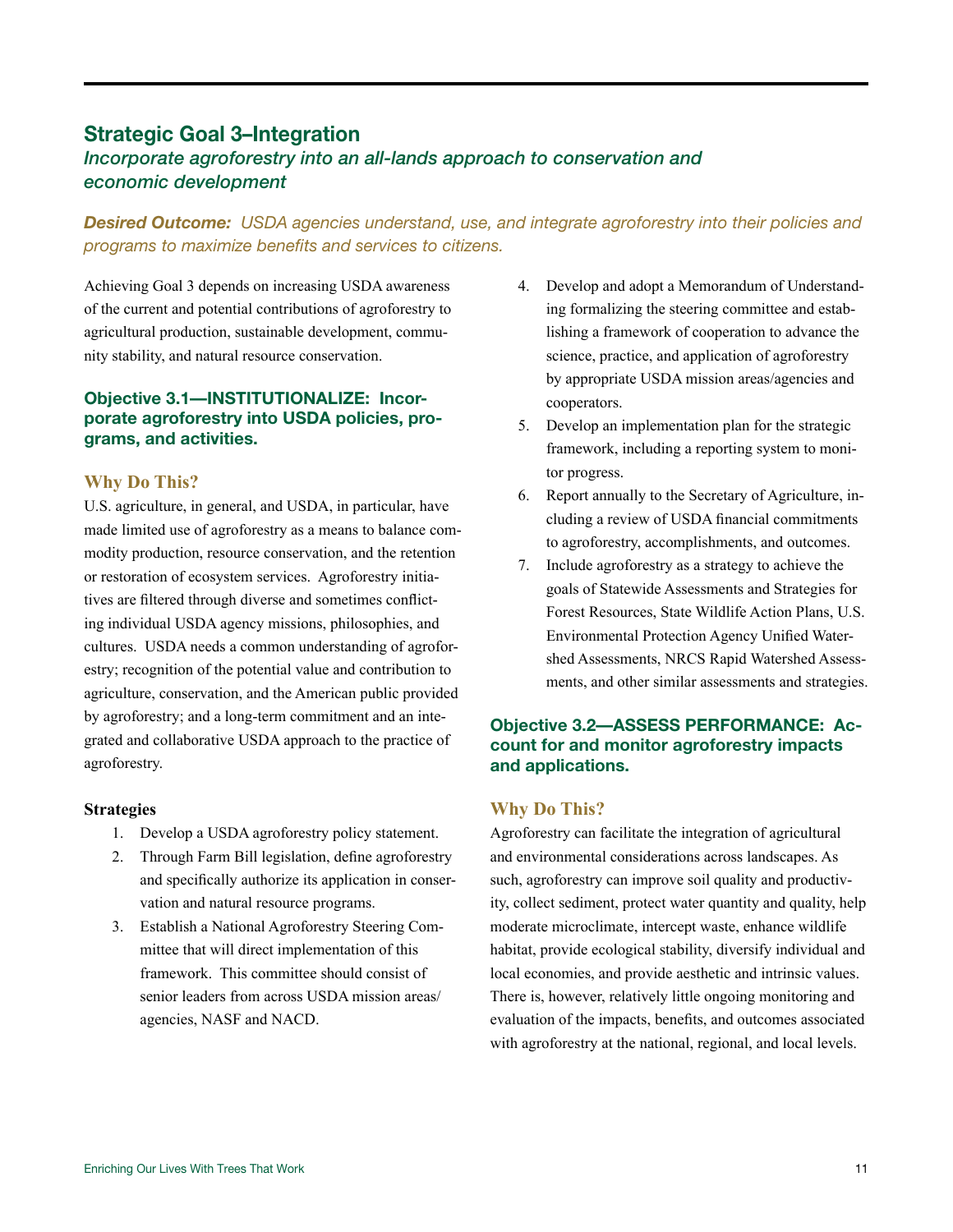In addition, limited information is available about the actual application and adoption rate of agroforestry practices and systems in the United States.

#### **Strategies**

- 1. Assess and report on the environmental, economic, and social impacts of agroforestry.
- 2. Work within USDA to establish a comprehensive continuous national inventory of on-the-ground applications of agroforestry practices/systems or include in existing inventory structures (e.g., Forest Inventory and Analysis or the National Resources Inventory).
- 3. Work with the USDA National Agricultural Statistics Service to utilize the Census of Agriculture to monitor the application of agroforestry practices/ systems by agricultural producers.
- 4. Utilize the National Woodland Owners Survey to monitor the application of agroforestry practices/ systems by nonindustrial private forest landowners.
- 5. Track agroforestry technologies applied by communities.

## **Objective 3.3—COMMUNICATE RESULTS: Promote awareness and appreciation of agroforestry.**

## **Why Do This?**

Agroforestry application and design should be sciencebased. The benefits of agroforestry include opportunities to address global food security, energy security, and climate change. Creating greater awareness of these benefits will lead to better acceptance and use of new agroforestry technologies, with increased financial security and environmental protection for farmers, ranchers, forest owners, communities, and tribes.

#### **Strategies**

- 1. Communicate the economic, environmental, and social benefits of agroforestry to the full spectrum of land users, tribes, communities (urban to rural), minority landowners/limited-resource producers, natural resource professionals, and other stakeholders.
- 2. Advance agroforestry as a means to support sustainable agricultural systems, including increased resilience to the impacts of climate change (e.g., drought, floods).
- 3. Foster public-private partnerships that increase understanding, acceptance, and increased application of agroforestry.
- 4. Publicize and increase use of demonstration sites that increase acceptance and understanding of agroforestry.
- 5. Utilize USDA newsletters, market bulletins, and other publications to highlight the practice of agroforestry and its contribution to improving and diversifying agricultural production, enhancing environmental and economic resiliency, building vibrant communities, and conserving private working lands.
- 6. Create feedback mechanisms for stakeholders to the new National Agroforestry Steering Committee.

## **Goal 3 Progress Indicators**

Performance indicators, baselines, metrics, and targets will be developed in the Goal 3 implementation phase.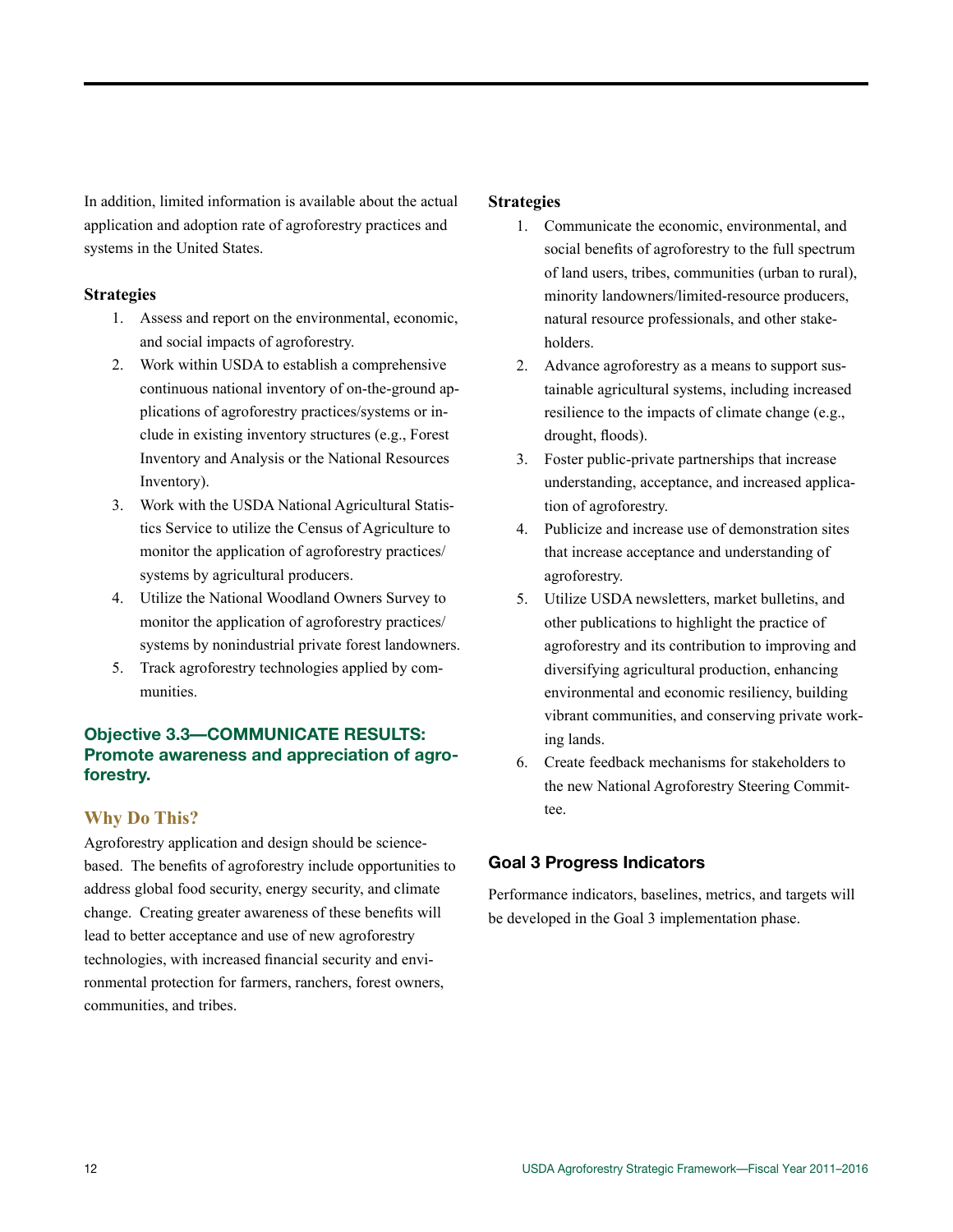# **Appendix A: The Interagency Agroforestry Team**







Bob Fireovid, National Program Leader, Bioenergy Ev Byington, National Program Leader, Livestock Forage Programs

## **Farm Service Agency (FSA)**

Mike Linsenbigler, Deputy Director, Conservation and Environmental Programs Division David Hoge, Agricultural Program Specialist, Conservation and Environmental Programs Division

 $\bullet$  ONRCS  $\bullet$ 

## **Forest Service**

Andy Mason, Director, USDA National Agroforestry Center Carlos Rodriguez-Franco, Staff Director, Forest Management Science Ralph Crawford, National Program Leader, Rangeland Ecology Research Keith Cline, Program Manager, Urban and Community Forestry Steve Covell, Program Manager, Forest Service Pesticides and S&PF Invasive Plants \*Katrina Krause, Social Science Analyst, Research and Development \*Michele Schoeneberger, Research Program Leader, USDA National Agroforestry Center \*Richard Straight, Coleader, Technology Transfer, USDA National Agroforestry Center \*Cheryl Bailey, Program Analyst, Cooperative Forestry \*Dave Allen, Strategic Planning \*Katie Cerretani, Strategic Planning, Budget, and Accountability \*Kirsten Stuart, Support Services Specialist, USDA National Agroforestry Center \*Nancy Hammond, Secretary, USDA National Agroforestry Center

## **Natural Resources Conservation Service (NRCS)**

Bruce Wight, National Forester Sonya Neal-Reeves, Senior Program Analyst \*Doug Wallace, Coleader, Technology Transfer, USDA National Agroforestry Center

## **National Institute of Food and Agriculture (NIFA)**

Eric Norland, National Program Leader, Forest Resource Management Catalino Blanche, National Program Leader, Institute of Bioenergy, Climate and Environment

## **National Association of Conservation Districts (NACD)**

Tom Crowe, NACD Forest Resource Policy Group, Indiana \*Yenie Tran, Western Issues and Forestry Specialist

## **National Association of State Foresters (NASF)**

Scott Josiah, State Forester, Nebraska Forest Service Steve Koehn, State Forester, Maryland Forest Service \*Jake Donnay, Director of Forest Policy

\*Indicates support staff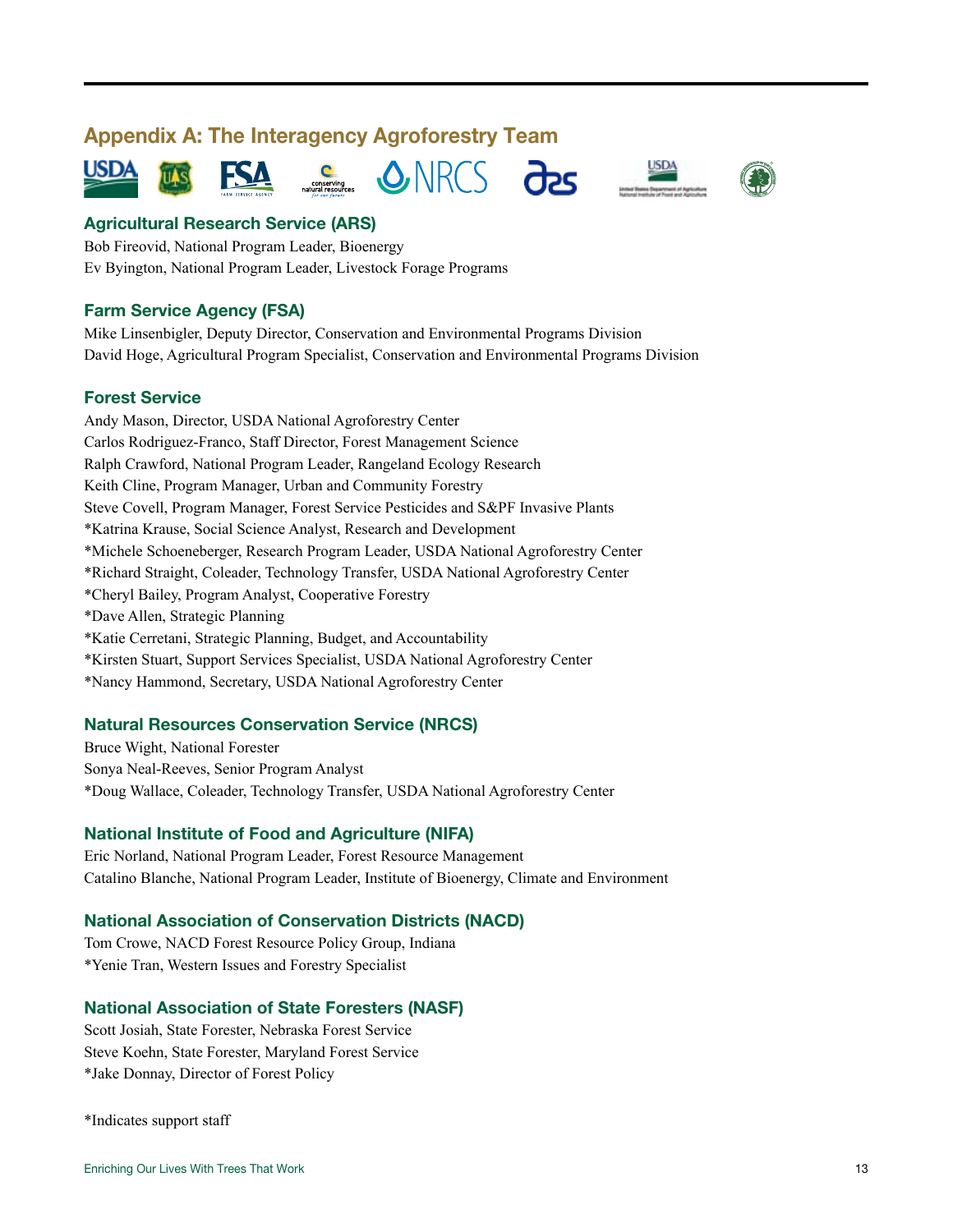# **Appendix B: Missions and Programs of USDA Agencies and Partners**

## **USDA Agricultural Research Service**

#### **Mission**

The Agricultural Research Service (ARS) is the principal in-house research agency of the U.S. Department of Agriculture (USDA). It is one of the four component agencies of USDA's Research, Education, and Economics mission area. Congress first authorized federally supported agricultural research in the Organic Act of 1862, which established what is now known as the USDA. That statute directed the Commissioner of Agriculture "... To acquire and preserve in his Department all information he can obtain by means of books and correspondence, and by practical and scientific experiments…," The scope of USDA's agricultural research programs has been expanded and extended many times since it was first created.

ARS conducts research to develop and transfer solutions to agricultural problems of high national priority and provides information access and dissemination to:

- Ensure high-quality, safe food and other agricultural products;
- Assess the nutritional needs of Americans;
- Sustain a competitive agricultural economy;
- Enhance the natural resource base and the environment; and
- Provide economic opportunities for rural citizens, communities, and society as a whole.

#### **Programs and Activities**

This is achieved through the agency's four national programs. These programs serve to bring coordination, communication, and empowerment to approximately 1,000 research projects carried out by ARS. The national programs focus on the relevance, impact, and quality of ARS research. The programs are:

- • Nutrition, Food Safety/Quality
- Animal Production and Protection
- Natural Resources and Sustainable Agricultural Systems
- Crop Production and Protection

## *USDA ARS Dale Bumpers Small Farms Research Center, Booneville, AR*

The mission of the Dale Bumpers Small Farms Research Center (DBSFRC) is to develop scientific principles and technologies to enhance the profitability and sustainability of smallscale farms. Research at the DBSFRC seeks knowledge that will increase sustainability of small farms by diversifying production, reducing inputs, and capturing a greater proportion of the post-farm value while protecting and/ or enhancing natural resources on small farms. The DBSFRC is colocated with the USDA-NRCS Booneville Plant Materials Center, which provides plant solutions addressing conservation problems in areas from the rugged Ozarks to the western coastal plain. The DBSFRC is also a hub within the Southeastern Regional USDA Biomass Research Center, which is tasked with increasing biomass production efficiency and to optimally incorporate biomass and other dedicated feedstocks into existing agriculture and forestry-based systems.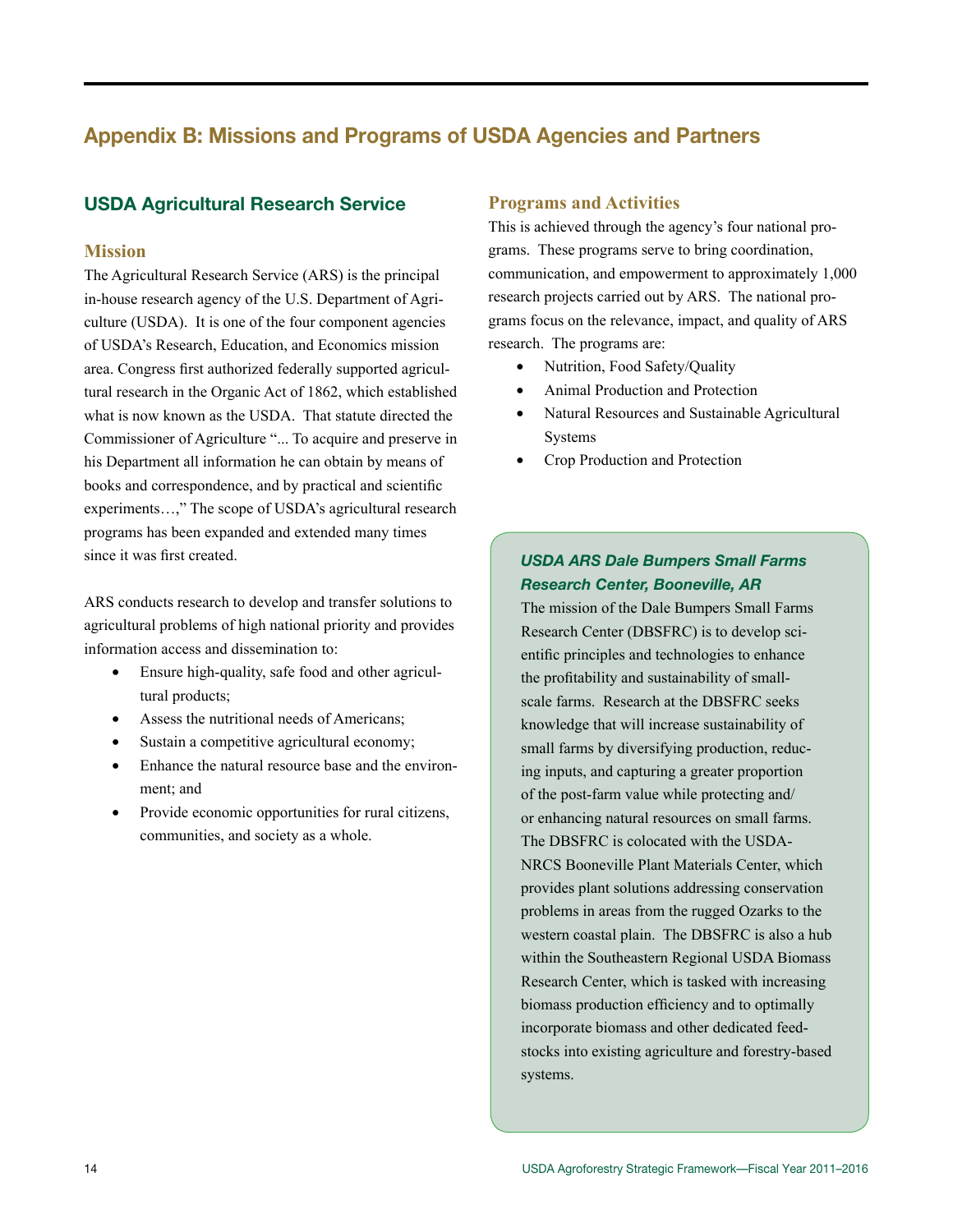Agroforestry is most relevant to the Natural Resources and Sustainable Agricultural Systems Program. This program supports researchers at 70 locations who are developing the technologies and strategies needed to help farmers, ranchers, and other managers effectively steward the diverse agricultural mosaic spread across the Nation. From livestock grazing on expansive natural western rangelands, to crops grown in the rich Midwestern Heartland and the Southern States regions, to the high-value produce that comes from the valleys and plains along both coasts, these diverse landscapes

## *USDA ARS Appalachian Farming Systems Research Center, Beaver, WV*

The mission at the Appalachian Farming Systems Research Center is to develop knowledge and technology to increase the profitability of smallfarm agricultural enterprises in the region while enhancing soil and water quality and environmental integrity. We do this by identifying and targeting products to satisfy niche market demands and by developing practices that help farmers overcome the challenges presented by climate, steep terrain, and eroded soil. The climate and varied topography of the region create a range of conditions supporting a variety of renewable woody and herbaceous plant resources. The goal is to capitalize on the rich botanical diversity and favorable climate of the region to create production systems for cattle, sheep, and goats. The current research program at the center is a product of stakeholder, producer, and client-cooperator input, with strong links to Miami University (Ohio), West Virginia University, Virginia State University, Virginia Tech, University of Georgia, Mountain State University, Concord University, Langston University, the USDA Natural Resources Conservation Service (NRCS) Plant Materials Center at Alderson, WV, and USDA ARS facilities with complementary and related programs.

generate more than \$200 billion in goods and services that are the basis of a strong rural economy. Emphasis is given to developing technologies that are economical to use and systems that support profitable production and enhance the Nation's vast renewable natural resource base. ARS identifies research priorities through a continual dialogue with a wide range of customers and stakeholders to ensure that the agency's science is relevant and provides effective solutions to their concerns. ARS addresses issues affecting both private and public lands, because together these are the foundation of a healthy and vibrant agricultural industry that not only provides food, feed, fiber, and renewable energy to the Nation, but also abundant and high-quality supplies of fresh water and clean air, as well as healthy ecosystems.

Project areas within the Natural Resources and Sustainable Agricultural Systems Program are:

- Soil Resources Management
- Air Quality
- Global Change
- Manure and Byproduct Utilization
- Integrated Agricultural Systems
- Water Availability and Watershed Management
- Pasture, Forage, and Range Land Systems
- Agricultural System Competitiveness and Sustainability
- Bioenergy and Energy Alternatives

The primary focus on agroforestry within the ARS is at two locations—the Appalachian Farming Systems Research Center in West Virginia and the Dale Bumpers Small Farms Research Center in Arkansas. However, research at many other locations generates applicable information.

#### **For More Information**

Randy Raper; Research Leader; Dale Bumpers Small Farms Research Center; USDA, ARS; randy.raper@ars.usda.gov; (479)-675-3834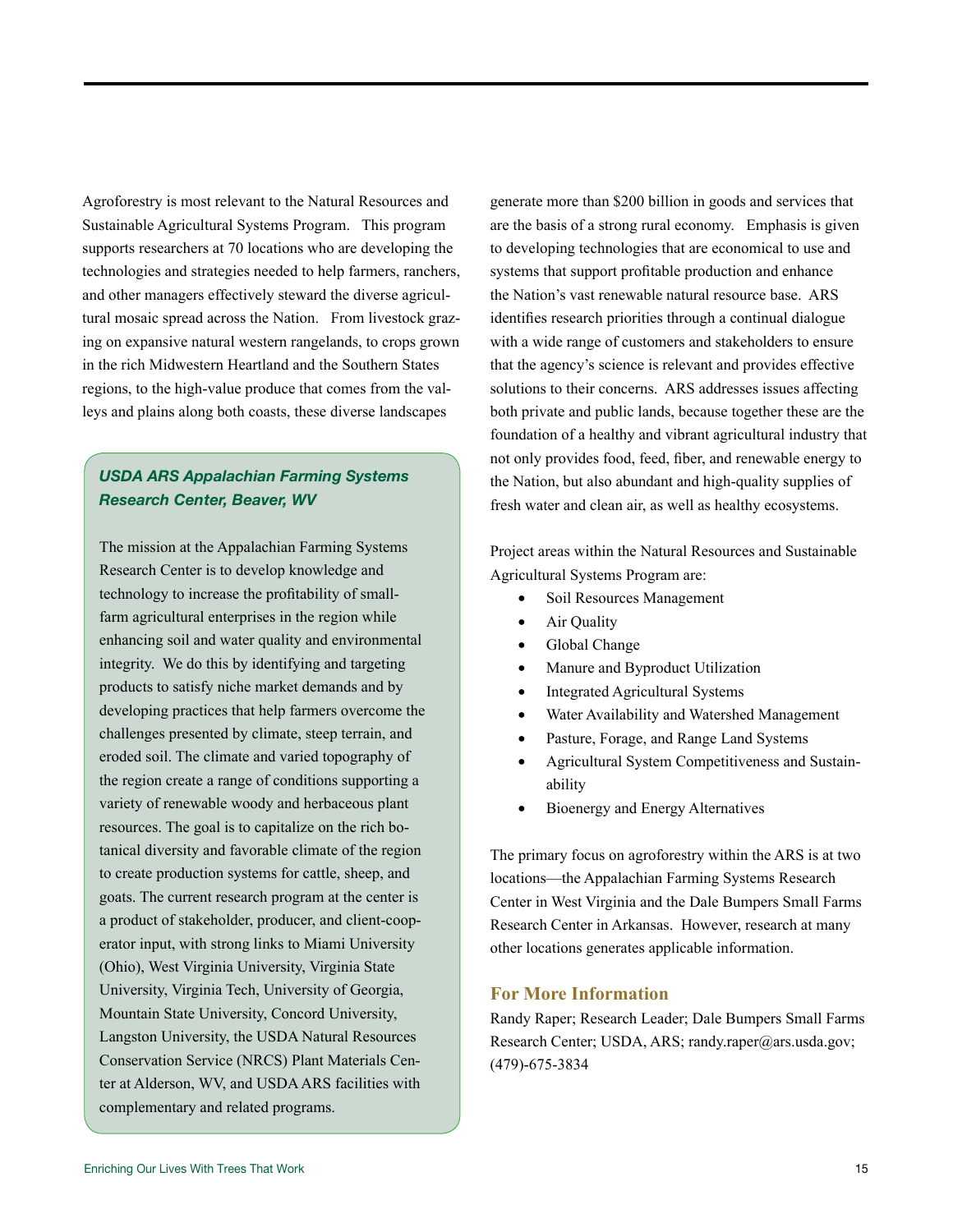## **USDA Farm Service Agency**

#### **Mission**

The Farm Service Agency (FSA) is dedicated to delivering to the American people an abundant, safe, and affordable food and fiber supply while sustaining agricultural communities and balancing agricultural production with natural resource conservation. FSA administers farm commodity, crop insurance, credit, environmental, conservation, and emergency assistance programs for the Nation's farmers and ranchers. Regarding agroforestry, FSA is heavily dependent on the Forest Service and NRCS for outreach and technical assistance to landowners and agricultural producers participating in FSA programs and the technology transfer initiatives of the National Agroforestry Center in Lincoln, NE.

#### **Programs and Activities**

Agroforestry practices include alley cropping, forest farming, riparian forest buffers, silvopasture, and windbreaks. Many of these practices are consistent with participation in the agency's commodity programs. Agroforestry practices can be established with technical and financial assistance provided by FSA and NRCS. However, some USDA conservation programs, like the Conservation Reserve Program (CRP), are designed to retire marginal agricultural land from production, and there are prohibitions against certain commercial use of land under CRP contracts.

CRP is one of the largest conservation programs in USDA history. Approximately 31 million acres of land are currently enrolled in the program, providing soil, water, and wildlife benefits. CRP is a voluntary program available to agricultural producers to help them enhance environmentally sensitive lands. Producers enrolled in CRP plant long-term, resource-conserving covers, such as introduced or native grasses or hardwood trees to improve the quality of water, control soil erosion, and enhance wildlife habitat. Contract terms range from 10 to 15 years.

The Biomass Crop Assistance Program authorized with the passage of the Food, Conservation, and Energy Act of 2008 (2008 Farm Bill) and administered through FSA, also offers opportunity to integrate agriculture and energy production.

## **For More Information**

David Hoge; Agricultural Program Specialist; Conservation and Environmental Programs Division; USDA, FSA; david.hoge@wdc.usda.gov; (202)-720-7674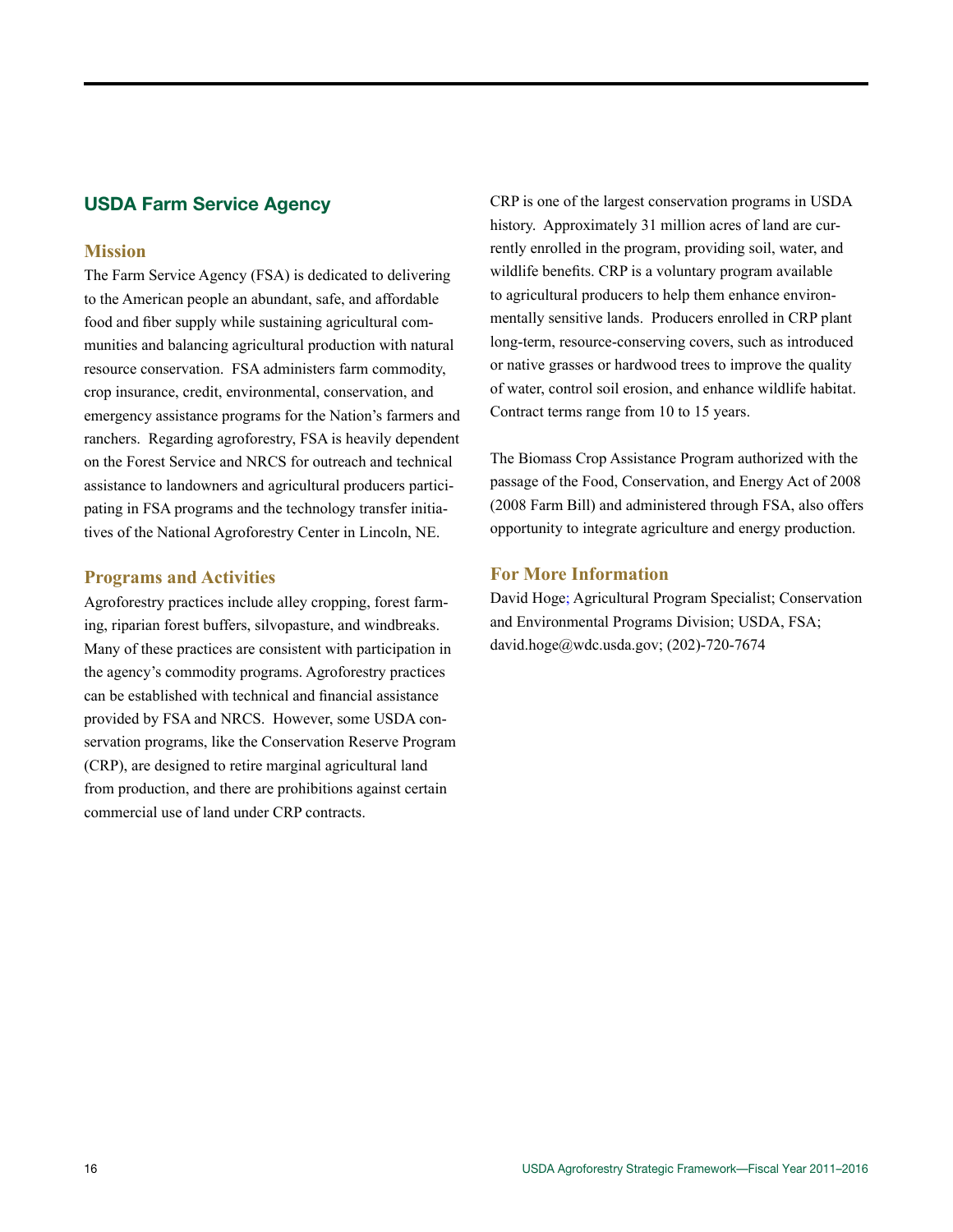## **USDA Forest Service**

#### **Mission**

The Forest Service mission is "to sustain the health, diversity, and productivity of the Nation's forests and grasslands to meet the needs of present and future generations." Within the Forest Service, there are three mission areas that primarily support agroforestry programs/activities:

- Research and Development: Developing and communicating the scientific information and technology needed to manage, protect, use, and sustain the natural resources of forests and rangelands.
- State and Private Forestry: Connecting people to resources, ideas, and one another so they can care for forests and sustain their communities.
- National Forest System: Protecting and managing the 155 national forests and 20 national grasslands so they best demonstrate the sustainable multiple-use management concept, using an ecological approach to meet the diverse needs of people.

#### **Programs and Activities**

#### *Research & Development (R&D)*

The Forest Service represents the world's largest natural resources science capacity. Nationwide, Forest Service scientists carry out basic and applied research that result in science-based applications and tools that support management of all the Nation's forests and trees, including the agroforestry R&D activities carried out by the USDA National Agroforestry Center (NAC) (described later in this section). The Forest Inventory and Analysis Program (FIA) surveys, analyzes, and reports on the status and trends in forest area and location. FIA includes some agroforestry plantings; however, many "linear forests" (e.g., windbreaks, shelterbelts, riparian buffers) are not currently surveyed.

#### *State and Private Forestry (S&PF)*

Through Forest Service grants and cooperative agreements, State forestry agencies and other partners deliver assistance directly to the customer through three S&PF "umbrella" program areas that receive annual Federal appropriations: Cooperative Forestry, Forest Health Protection, and Cooperative Fire Protection.

The two most important Cooperative Forestry programs supporting agroforestry activities are the Forest Stewardship Program (FSP) and Urban and Community Forestry (U&CF) Program. Through FSP, landowners receive technical and financial assistance to complete a long-term, multi-resource Forest Stewardship Management Plan, which may include agroforestry systems. Through the U&CF Program, communities receive technical and financial assistance so they can establish and protect community trees and forests to improve air quality, water quality, human health, and wildlife habitat. This landscapescale approach often requires planning and integrating agroforestry systems into the green infrastructure of the larger landscape that includes a matrix of urban, rural, agricultural, and forest lands.

Forest Health Protection programs provide national leadership in protecting America's forest and tree resources through technical and financial assistance to Federal, State, tribal, and private landowners to assess, prevent, suppress, and control forest insects, pathogens, and invasive plants.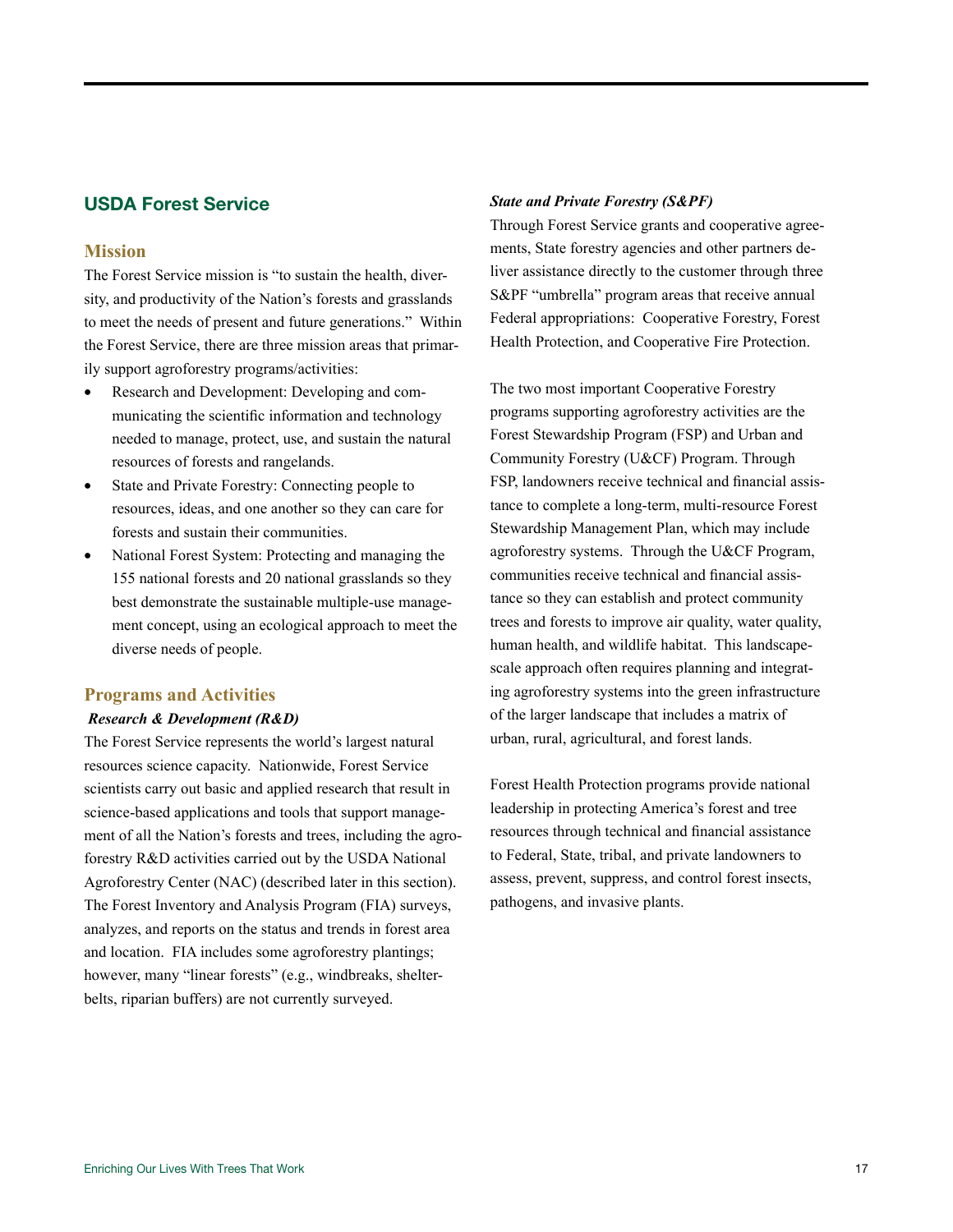#### *National Forest System (NFS)*

The application of agroforestry practices/systems through NFS programs is very limited (i.e., on national forests and grasslands, totaling 193 million acres nationwide). Nontimber forest products are "wild" and harvested on many national forests (e.g., florals, foods, and medicinal). Lowintensity silvopastoral practices/systems are also applied on some national forests.

There may be opportunities in the future to expand the application of agroforestry on national forests and grasslands as part of a larger landscape-scale effort with adjacent cooperating landowners/land managers to accomplish conservation and sustainable production goals.

The Forest Service supports the science, practice, and application of agroforestry primarily through its R&D and S&PF programs, with a current focus on non-Federal working lands. In addition, through its international programs, the Forest Service, in cooperation with a wide range of partners, also provides some assistance to support agroforestry in other countries, primarily in the tropics.

#### **For More Information**

Andy Mason; Director; USDA National Agroforestry Center; USDA, Forest Service; amason@fs.fed.us; (202)- 205-1694

## **USDA Natural Resources Conservation Service**

#### **Mission**

The USDA Natural Resources Conservation Service (NRCS) slogan is "Helping People Help the Land." NRCS provides products and services that enable people to be good stewards of the Nation's soil, water, and related natural resources on non-Federal lands. NRCS' role is to provide technical and financial assistance to help customers care for the land. As a result of this assistance, land managers and communities take a comprehensive approach to the use and protection of soil, water, and related resources in rural, suburban, urban, and developing areas. NRCS serves, either directly or indirectly, all people of the Nation. NRCS provides the technical assistance and science-based information that these stewards want to make good decisions about their natural resources. These primary customers are farmers, ranchers, and forest owners who own, operate, or live on farms, ranches, and forests.

#### **Programs and Activities**

Within NRCS there are five primary business areas. The following describes these business areas and their relationships to agroforestry.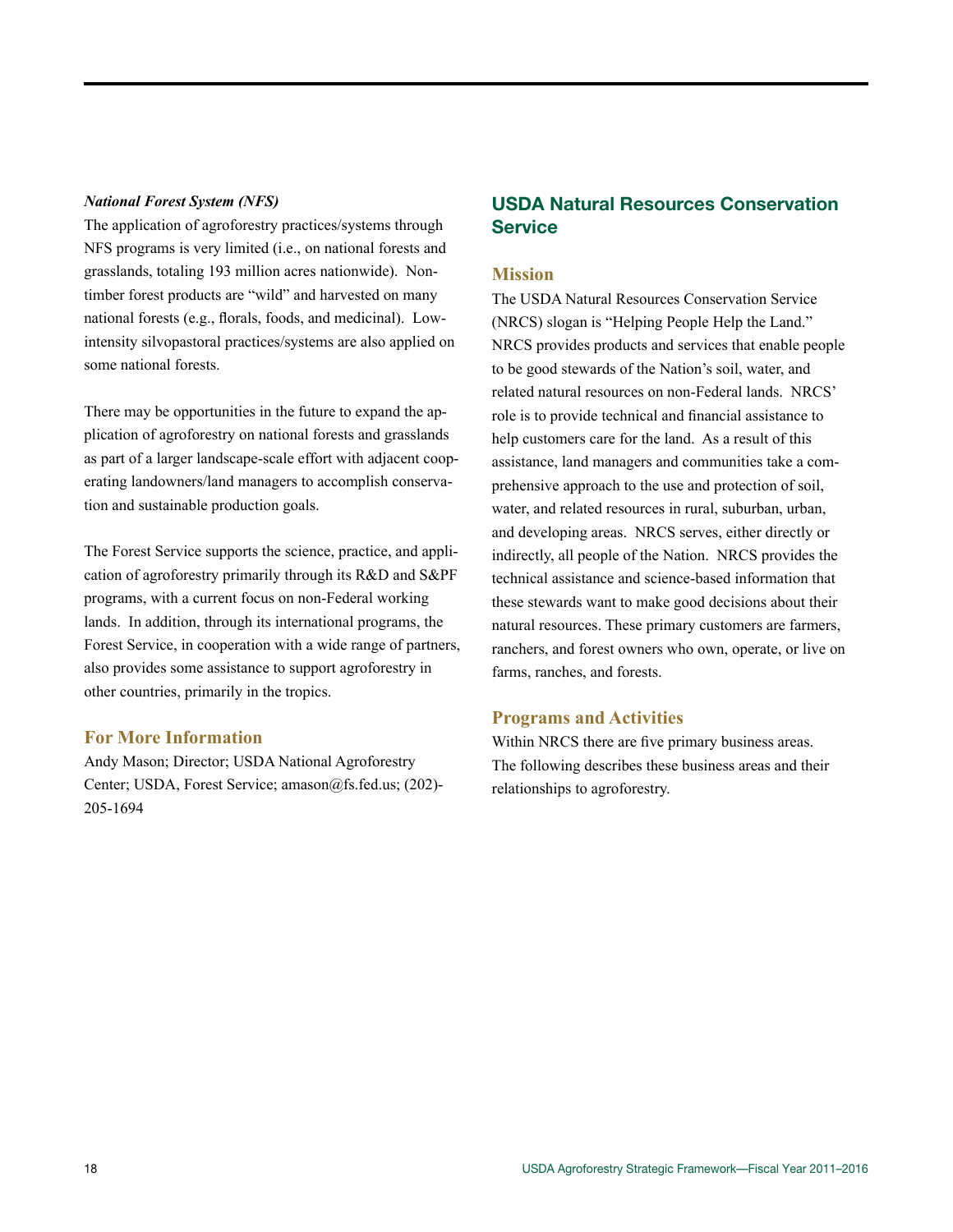#### *Conservation Planning and Technical Consultation*

NRCS provides data, information, or technical expertise that helps people collect and analyze information to identify natural resource problems and opportunities, clarify their objectives, and formulate and evaluate alternatives.

- Conservation Plans reflect a customer's decision about the management of natural resources for a specific area—which may be a farm, forest, or ranch operating unit, a group of units, a community, or a landscape feature such as a watershed.
- Technical Consultations and Planning Assistance provides professional advice that helps customers make decisions about natural resource management.

#### *Conservation Implementation*

NRCS helps customers install on their land agroforestry conservation practices (alley cropping, multistory cropping, riparian forest buffers, silvopasture establishment, windbreak/shelterbelt establishment, and renovation) and associated conservation practices and systems that meet established technical standards and specifications.

- Designs allow for the application of conservation practices (practice survey, practice design, field layout of conservation practices, etc.).
- Follow-up ensures the treatment is working properly and identifies if additional treatment is needed.
- Checks and Reviews are formal program status reviews of land where program contracts are in effect or subject to conservation compliance.

#### *Natural Resource Technology Transfer*

NRCS develops, documents, and distributes a wide array of technology pertaining to resource assessment, conservation planning, and conservation system installation and evaluation.

Technology Tools include agroforestry conservation standards, specifications, guides and references, and modeling systems. NRCS has automated much of this technology to facilitate sound conservation decisions by the public.

- Training and Certification include agroforestry technical training to internal and external customers and administration of certification standards and procedures.
- Plant Materials and related technologies provide for improved plant species and better agroforestry treatment.

#### *Financial Assistance*

NRCS provides financial assistance to encourage the adoption of land treatment activities, including agroforestry practices. Financial assistance is awarded to participants who voluntarily enter into contracts, easements, and agreements to conserve natural resources. These contracts provide funding through cost-share, incentives, easements, grants, and land-use payments. Major financial assistance programs administered by NRCS that support agroforestry adoption include:

- Environmental Quality Incentives Program
- Wildlife Habitat Incentive Program
- Conservation Stewardship Program
- Conservation Innovation Grants

#### *Natural Resource Inventory and Assessment*

NRCS assesses, acquires, develops, interprets, analyzes, and delivers natural resource data and information to enable knowledge-based natural resource planning and decisionmaking at all landscape scales.

- Data Gathering Protocols ensure that reliable natural-resource data are acquired and delivered.
- Databases and Delivery include the maintenance and delivery of geospatial datasets and information.
- Assessments and Analyses include the modeling and interpretation of natural resource data to better inform decisionmakers and facilitate policy development.

#### **For More Information**

Bruce Wight; National Forester; USDA, NRCS; bruce. wight@wdc.usda.gov; (202)-720-3921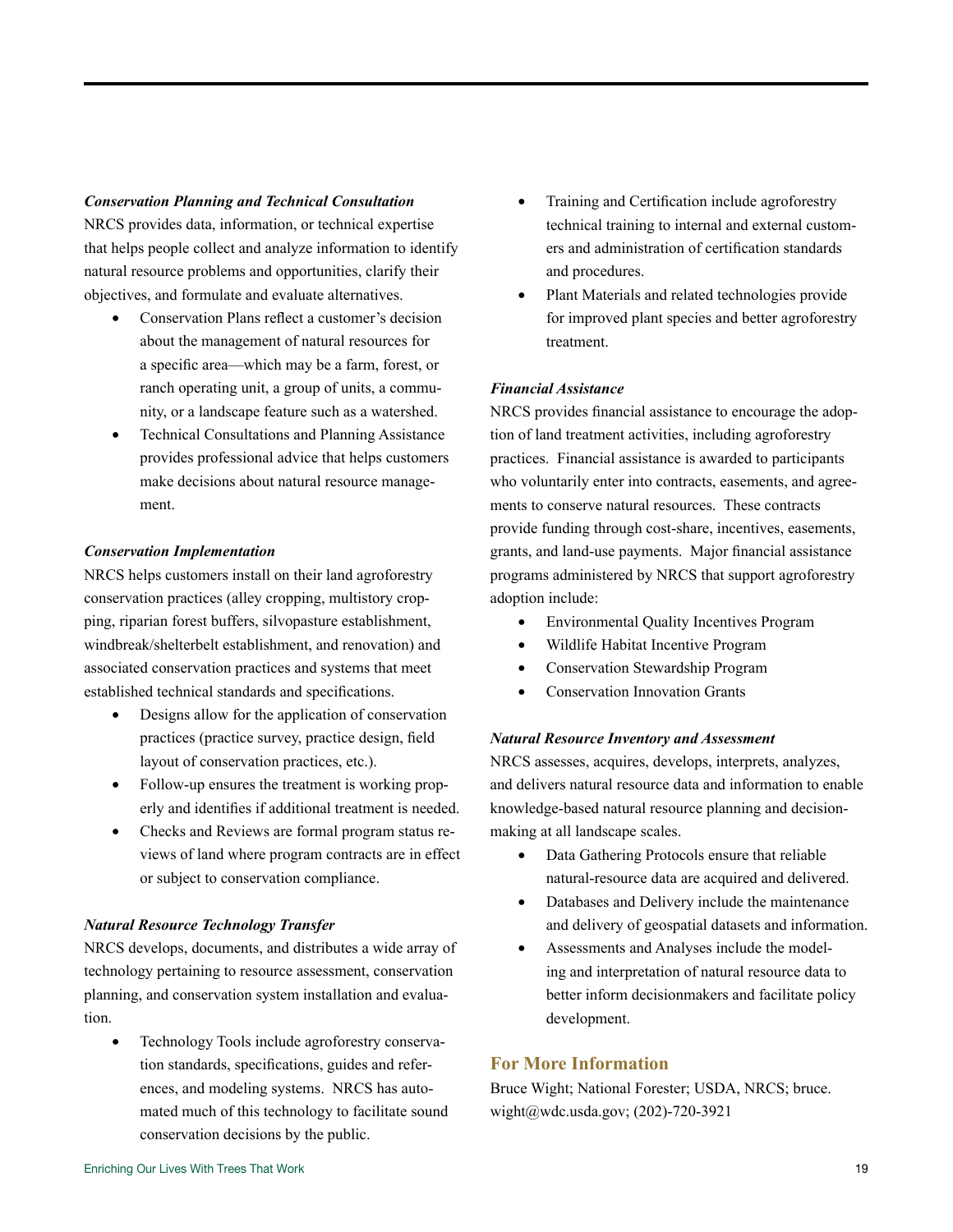## **USDA National Institute of Food and Agriculture**

#### **Mission**

The mission of the National Institute of Food and Agriculture (NIFA) in the Research, Education, and Economics mission area is to lead food and agricultural sciences to create a better future for the Nation and the world.

#### **Programs and Activities**

The NIFA was established by the 2008 Farm Bill to serve the Nation's needs by supporting exemplary research, education, and extension that addresses many challenges facing the Nation. NIFA works with the best and brightest scientists at universities and colleges throughout the United States and around the world to find innovative solutions to global problems. With a timely, integrated approach and collaboration with other Federal science agencies, NIFA will also serve as a vital contributor in science policy decisionmaking. *Research* enables us to develop the knowledge needed to solve many of the issues facing our Nation and the world. *Education* strengthens schools and universities to train the next generation of scientists, educatiors, producers, and citizens. *Extension* brings the knowledge gained through research and education to the people who need it most–in the United States and around the world.

NIFA has two key mechanisms for accomplishing its mission.

- National program leadership. NIFA helps States identify and meet research, extension, and education priorities in areas of public concern that affect farm, forest, and ranch producers; small business owners; youth and families; and communities.
- Federal assistance. NIFA provides annual formula grants to the Land-Grant University System and competitively granted funds to researchers in landgrant and other universities.

NIFA collaborates or has formal working partnerships with many institutions. Its key partners are the institutions of higher learning, making up the Land-Grant University System. However, NIFA also partners with other Federal agencies, within and beyond USDA, nonprofit organizations, professional societies, commodity groups, grower associations, multistate research committees, private industry, citizen groups, foundations, regional centers, the military, task forces, and other groups and organizations.

#### *Research*

NIFA solicits applications for competitive programs, several of which may include agroforestry. Awards are made to land-grant and other universities, Federal research agencies, and nongovernmental organizations. Applications are reviewed by panels of experts from outside NIFA, and recommendations are made for funding. In addition to competitive grants, NIFA awards Hatch Act formula grants to land-grant universities for research in the agricultural and environmental sciences. The McIntire-Stennis formula funds are awarded to more than 70 universities and are used specifically to support forestry research.

#### *Education*

NIFA makes competitive awards to universities, faculty members, and graduate students through several programs directed at 1862, 1890, and 1994 Land-Grant Universities; Hispanic-Serving Institutions; tribal colleges; and Alaska Native-Serving and Native Hawaiian-Serving Institutions. These awards support faculty development, fellowships, capacity building, resident instruction, distance learning, and curriculum development at eligible institutions of higher education. Agroforestry projects can be funded through higher education programs.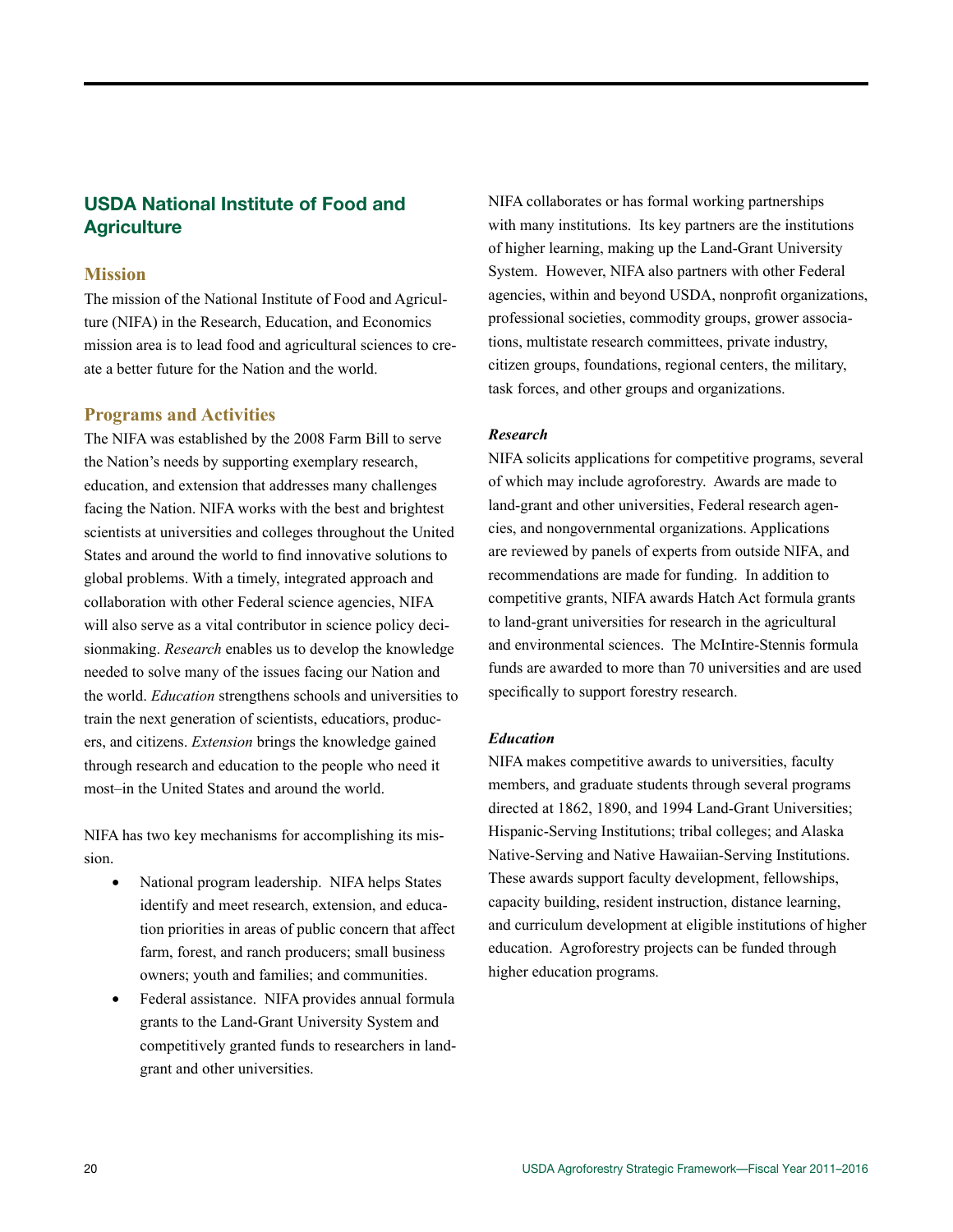#### *Extension*

Through an extensive network of State, regional, and county extension offices in every State and territory, NIFA supports the application and extension of new and existing research-based information to a wide variety of audiences. These offices have educators and other staff who respond to public inquiries and conduct informal, noncredit workshops and other educational events. Information and programs are delivered through print media, video, CDs, workshops and seminars, Internet sites and Webinars, and other means. With support from more than 600,000 volunteers, 4-H—USDA's 105-year-old youth development program administered through NIFA—engages more than 6.5 million young people every year and teaches them life skills through hands-on learning and leadership activities. Smith-Lever and Renewable Resources Extension Act funds are used to plan, conduct, and evaluate extension programs, including agroforestry, delivered by the Cooperative Extension System.

#### **For More Information**

Eric R. Norland; National Program Leader, Forest Resource Management; USDA, NIFA; enorland@nifa.usda.gov; (202)-401-5971

Catalino Blanche; National Program Leader, Forest Biology; USDA, NIFA; cblanche@nifa.usda.gov; (202)-401-4190

## **USDA National Agroforestry Center**

#### **Mission**

The USDA National Agroforestry Center (NAC) is a partnership between the Forest Service Research and Development (R&D) and State and Private Forestry (S&PF) and the USDA Natural Resources Conservation Service (NRCS). The NAC mission is "to accelerate the application of agroforestry through a national network of partners." The center conducts research, develops technologies and tools, coordinates demonstrations and training, and provides useful information to natural resource professionals who work with farmers, ranchers, forest owners, and communities nationwide.

NAC was authorized by the 1990 Farm Bill and established in 1992 in Lincoln, NE, with NRCS becoming a full partner in 1995. NAC is administratively assigned to the Forest Service's Southern Research Station in Asheville, NC. Support from NRCS is in the form of a national agroforester at NAC and additional assistance from three regional foresters located at the NRCS National Technology Support Centers in North Carolina, Oregon, and Texas. NAC develops and delivers technology on a broad suite of agroforestry practices and conducts research on how to design and install these practices to help landowners improve their economics and restore environmental benefits.

#### **Programs and Activities**

NAC is purposefully configured with minimal but strategic infrastructure. Through its reliance on a wide variety of external partners, NAC is able to leverage the resources and expertise necessary for addressing the most pressing needs for agroforestry science and tools.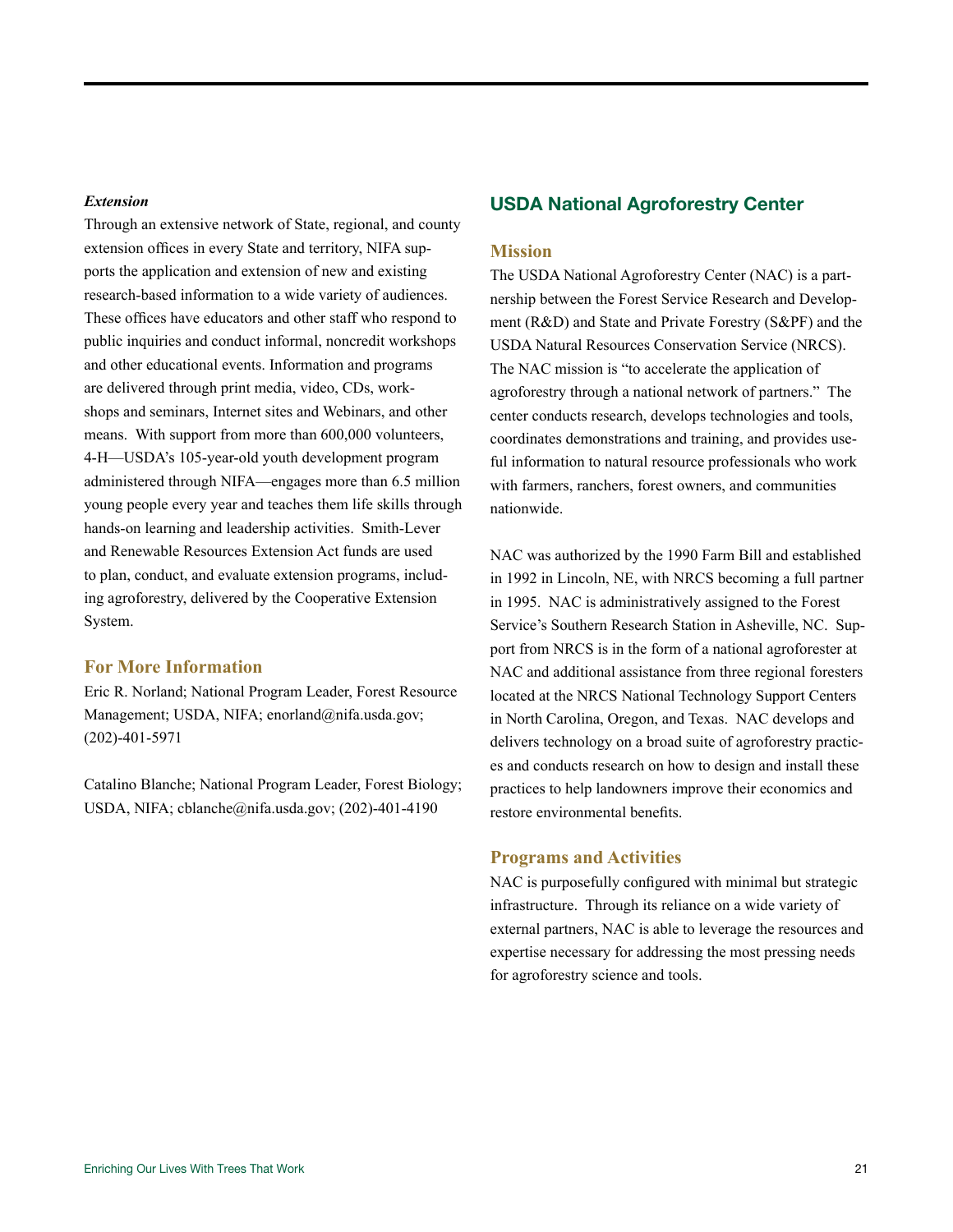#### *Research and Development (R&D)*

R&D at NAC is operationally unique, given its direct ties to a technology transfer and applications (TT&A) program and the center's networks with Forest Service S&PF, NRCS, Agricultural Research Service (ARS), National Institute of Food and Agriculture (NIFA), universities/extension (including the 1890 Agroforestry Consortium), State forestry agencies, conservation districts, Resource Conservation and Development Councils, regional councils, and other private land entities. Through its R&D activities, NAC strives to provide the scientific knowledge and tools required to effectively manage trees and forests in mixed land-use landscapes for providing, restoring, and sustaining ecosystem services. NAC's R&D activities are currently focused on:

- Agroforestry tools and technologies to restore ecosystem services in mixed land-use landscapes:
	- Develop scientific knowledge and tools to support site design of agroforestry systems.
	- Develop scientific knowledge and tools for strategic placement and management at landscape scales.
	- Develop knowledge of factors that influence the adoption of agroforestry practices.
- Sustainable management of nontimber forest products (NTFPs):
	- Develop methodologies and protocols for determining NTFP production and their potential contributions to local and regional economies.
	- Develop the knowledge and guidelines needed for sustainable production and harvest of NTFPs.
	- $\bullet$  Develop the knowledge and guidelines for integrating NTFPs into forest farming practices that can improve landowner opportunities.

#### *Technology Transfer & Application (TT&A)*

NAC's TT&A program, along with its many partners, delivers agroforestry technology nationally across the entire suite of agroforestry practices, including alley cropping, forest farming, riparian forest buffers, silvopasture, windbreaks, and special applications.

Natural resource professionals and conservation district partners are the primary audience for the TT&A products: Inside Agroforestry newsletter, Technical Notes, Working Trees brochures, Web site, displays, and training sessions. In the last 3 years, NAC has delivered 280,000 requested publications in all 50 States and numerous other countries. This information is also incorporated into the NRCS technical guidelines and training courses. For information about NAC's TT&A products, visit http://www.unl.edu/nac/.

#### **For More Information**

Andy Mason, Director, USDA National Agroforestry Center, USDA, Forest Service; amason@fs.fed.us, (202)-205- 1694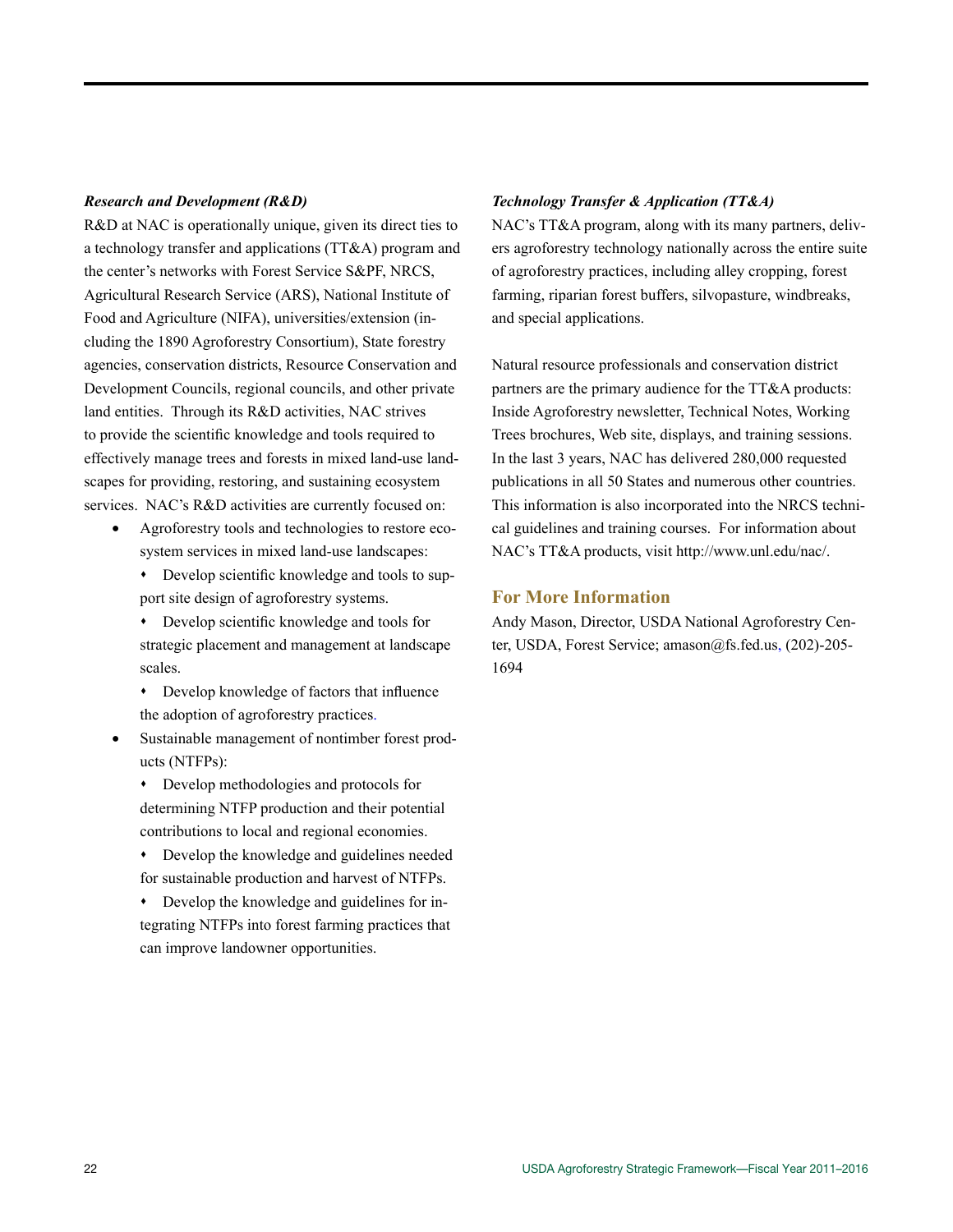## **National Association of Conservation Districts**

#### **Mission**

*Delivering Conservation on a Landscape Scale.* The National Association of Conservation Districts (NACD) is the nonprofit organization that represents America's 3,000 conservation districts and the 17,000 men and women who serve on their governing boards. Conservation districts are local units of government established under State law to carry out natural resource management programs at the local level. Districts work with millions of landowners and operators to help them manage and protect land and water resources on all private lands and many public lands in the United States.

The current board-approved policy regarding agroforestry issues states that NACD supports sustainable management, funding, and educational outreach; provides assistance to districts in all 50 States and U.S. territories; encourages locally led initiatives; and lobbies for such programs to be included in each new Farm Bill. NACD is a member of the Joint Forestry Team, which was established via a Memorandum of Understanding with the Forest Service, National Association of State Foresters, and Natural Resources Conservation Service to provide a coordinated interagency delivery of forest conservation assistance to private landowners.

Conservation districts have been involved in delivering locally driven conservation across America for more than 70 years. No other conservation or environmental group in the country implements more conservation practices on the ground. The beauty of conservation districts is that they exist in virtually every county and community in the Nation where they work on meaningful, landscape-scale projects that produce verifiable improvements in environmental quality.

Among other things, conservation districts help communities to:

- Implement farm, ranch, and forest land conservation practices to protect soil productivity, water quality and quantity, air quality, and wildlife habitat;
- Conserve and restore wetlands, which purify water and provide habitat for birds, fish, and numerous other animals;
- Protect groundwater resources;
- Assist communities and homeowners in planting trees and other vegetation to hold soil in place, clean the air, provide cover for wildlife, and beautify neighborhoods;
- Guide developers in controlling soil erosion and protecting water and air quality during construction;
- Provide technical expertise to landowners to identify, apply for, and participate in local, State, and Federal conservation programs; and
- Reach out to communities and schools to teach the value of natural resources and encourage conservation efforts.

#### **Programs and Activities**

Conservation districts work with landowners to put agroforestry practices, such as buffers and windbreaks, on private land. Conservation districts often serve as a nexus for landowners seeking funding or education materials on agroforestry practices.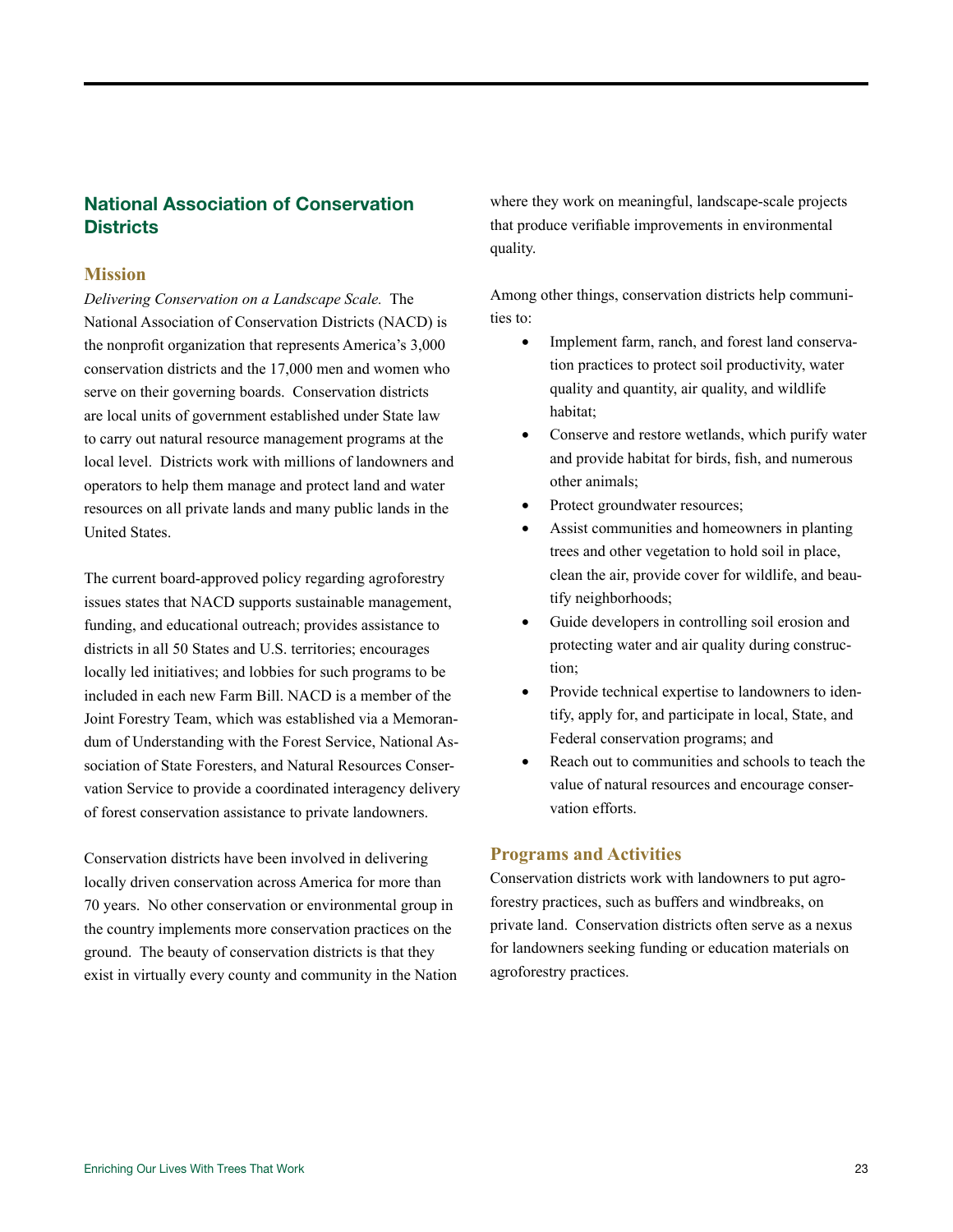The NACD Forest Resource Policy Group is a board committee that addresses issues related to private and public forest land management within conservation districts.

NACD also supports collaborative programs like The Backyard Woods and the Tropical Reforestation and Ecosystem Education Center (TREE Center), as well as implementation and funding for S&PF programs.

Some of our many partners who work with us on agroforestry practices are:

- National Association of State Foresters
	- U.S. Department of Agriculture
	- Farm Service Agency
	- $\cdot$  Forest Service
	- Natural Resources Conservation Service
- U.S. Department of the Interior
	- **\*** Bureau of Land Management
	- $\cdot$  Bureau of Reclamation

#### **For More Information**

Rich Duesterhaus, National Association of Conservation Districts, rich-duesterhaus@nacdnet.org, (202)-547-6223 ext. 230

## **National Association of State Foresters**

#### **Mission**

The National Association of State Foresters (NASF) is the nonprofit organization that represents the directors of all 50 State forestry agencies, 5 U.S. territories (American Samoa, Guam, the Northern Marianas Islands, Puerto Rico, and the U.S. Virgin Islands), 3 freely associated States (the Federated States of Micronesia, Palau, and the Republic of the Marshall Islands), and the District of Columbia. Through public-private partnerships, NASF seeks to discuss, develop, sponsor,

and promote programs and activities that will advance the practice of sustainable forestry, the conservation and protection of forest lands and associated resources, and the establishment and protection of forests in the urban environment.

#### **Programs and Activities**

State forestry agencies are responsible for administering a wide range of programs that ensure the protection, health, and sustainability of forests in communities and on State and private lands. State forestry agencies cooperate with the Forest Service to deliver S&PF programs and with the Natural Resources Conservation Service to deliver forestry assistance to private landowners. Many State forestry agencies are the primary source for forestry assistance and fund programs that provide technical assistance, as well as cost-share assistance to private landowners for forestry and agroforestry practices.

State forestry agencies are required to establish a State Forest Stewardship Coordinating Committee for consultation on key program and project actions that are necessary to deliver Cooperative Forestry programs. State forestry agencies are also responsible for comprehensive forest resource planning within their States. These plans are developed with input from partners and the public.

In addition to its national role, NASF works with regional organizations—the Northeastern Area Association of State Foresters, the Southern Group of State Foresters, and the Council of Western State Foresters—to support forest management practices and policies unique to the regional characteristics and needs of our diverse forest resources in the United States.

#### **For More Information**

Scott Josiah, State Forester and Director, Nebraska Forest Service, sjosiah2@unl.edu, (402)-472-1467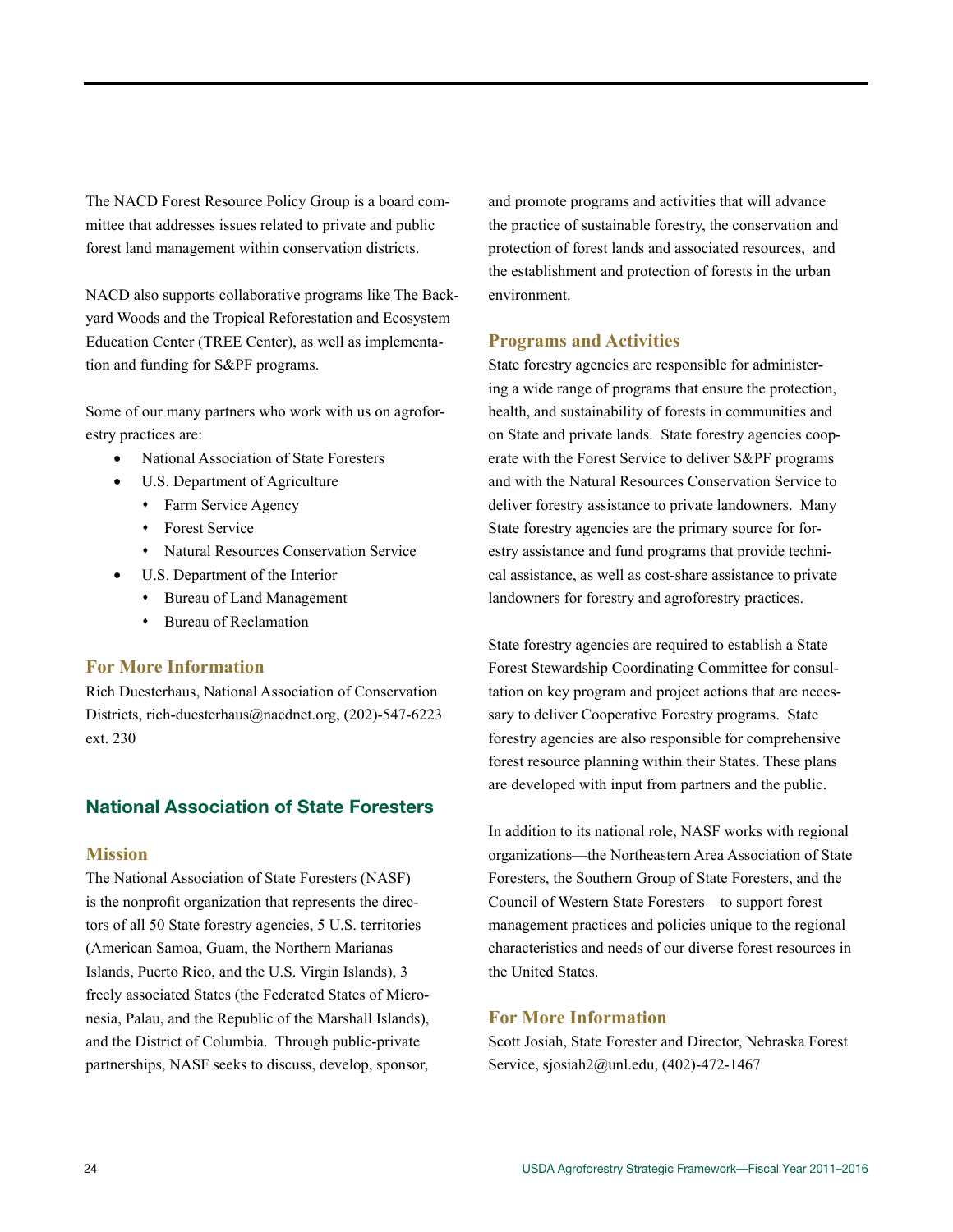# **Appendix C: Summary of Stakeholder Feedback**



Following is a brief summary, compiled by Meridian Institute, of comments received at the Agroforestry Roundtable Workshop with approximately 90 stakeholders on May 26, 2010, in Washington D.C. The stakeholders met with the Interagency Agroforestry Team (IAT) to discuss barriers and opportunities associated with a wide range of agroforestry topics. The Meridian Institute provided facilitation and other meeting support services to the IAT for the workshop. Meridian Institute compiled a detailed summary of the entire May 25-26 workshop, including comments received from stakeholders after the workshop, which can be viewed at: http://www.unl.edu/nac/iat.htm

#### Session I Topics

1. Landowner Awareness, Acceptance, and Adoption of Agroforestry (including economic, social, and cultural dimensions)

Barriers:

- Farm Bill policy penalizes practices needed to implement agroforestry.
- Agricultural infrastructure and regulations support large-volume, large-scale approach to agriculture, food and fuel products.
- Lack of technical expertise to help build awareness and acceptance for practices amongst farmers.
- Lack of brand or marketing mechanism inhibits the promotion in a comprehensive manner.

#### Opportunities:

- Regional working teams/groups/authorities or stakeholder groups that include development, nonprofit and minority representation to promote awareness.
- Support for practitioner tools which could be disseminated through various USDA agencies.
- 2. **Understanding and Quantifying Ecosystem Goods & Services from Agroforestry** (measurement of production, carbon sequestration, water quality, erosion reduction, crop protection, wildlife habitat, etc.) Opportunities:
	- Better communications including clarifying/defining what agroforestry means, identifying target audiences and developing key applicable messages.
	- Calculating carbon and water ecosystem benefits associated with agroforestry practices will be key to sustained health and life for both humanity and wildlife
	- Identify roles and responsibilities for creating and sustaining an agroforestry network to promote understanding of associated inter-linked ecosystem benefits.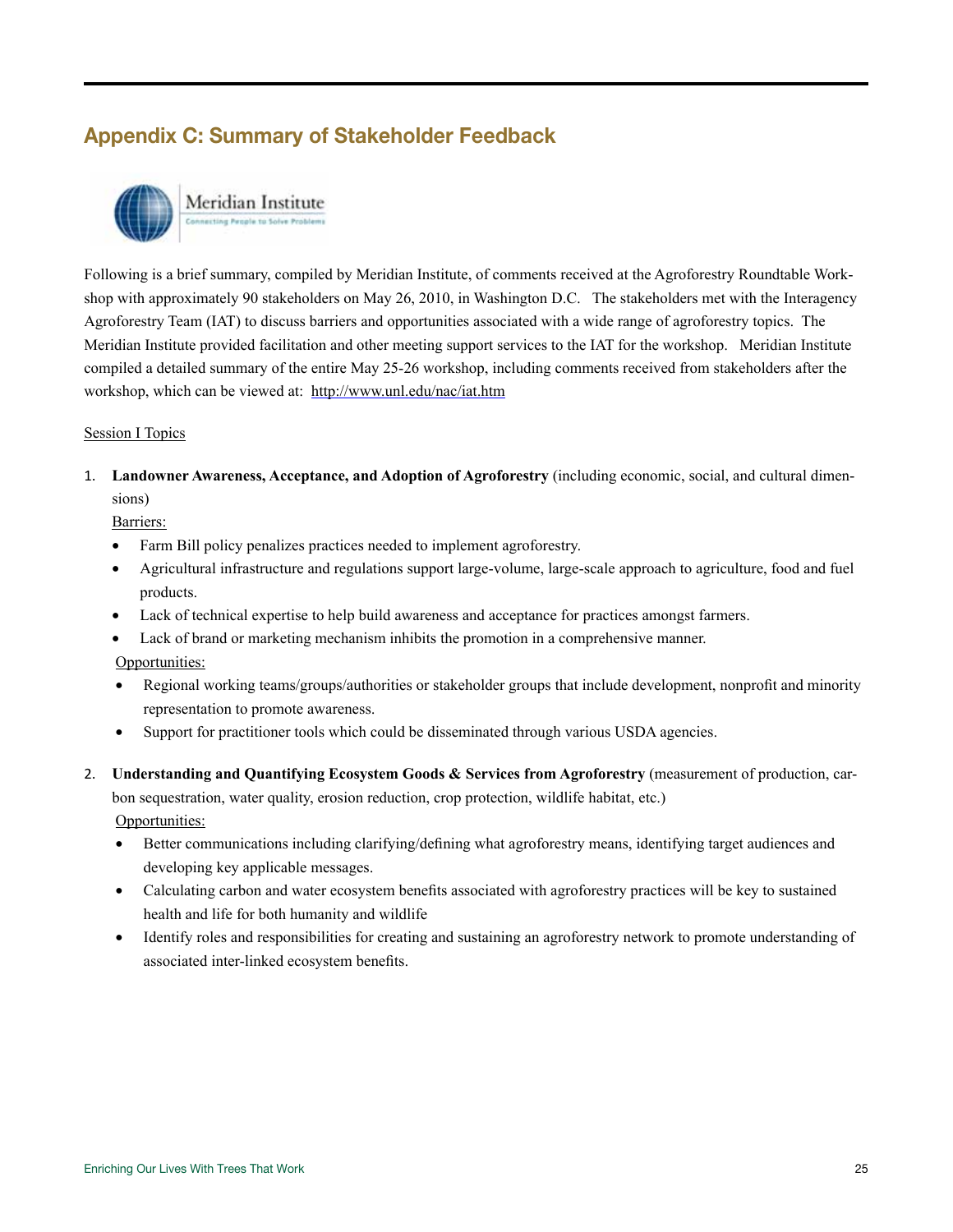- 3. **Planning, Designing and Applying Agroforestry Practices and Systems** (including the six practices alley cropping, forest farming, riparian forest buffers, silvopasture, windbreaks/shelterbelts, special applications; and landscape-scale systems/models)
	- Scientific and technical needs around agroforestry practices need to be met at the regional and local levels; forest farming practices should be considered a research priority.
	- Develop regionally-based toolkits that include economic decision-making tools, demonstration areas, and modeling of the transitional stages of different practices.
	- Pursue a high-level government mandate to make agroforestry a priority and encourage nation-wide agency collaboration.
	- Develop incentives for implementation such as an index for aggregating payments for ecosystem services.
- 4. **Education and Training of Natural Resource Professionals to Deliver Agroforestry Assistance** (including training needs, methods, tools, and certification).
	- Pursue partnerships cross-training opportunities with special interest groups and nontraditional partners (e.g., transportation, land-use planning, and air quality sectors).
	- Education and training components need strategic planning for short, medium and long-term goals.
	- Pursue training opportunities such as landowner-to-landowner, peer-to-peer, local organizations, and professional training of different audiences.

#### Session II Topics

#### 1. **Biomass and Bioenergy**

Barriers:

- Lack of available markets for bioenergy or biomass and a cart/horse dynamic that promotes investment in a bioenergy plant only once there is assurance of a biomass source.
- Not enough equipment available to properly harvest biomass that becomes available.
- Food security and supply also serves as competition for biomass production.

#### Opportunities:

- Diversify and stagger the production and availability of agroforestry products at different times of the year.
- Modify the conservation reserve program in the 2012 Farm Bill, with the idea that rental payments would be authorized to be received by a landowner while that person is harvesting trees for biomass energy.

#### 2. **Clean Water**

Barriers:

- Need to establish load reduction efficiencies associated with agroforestry practices. A number of practices are good for water quality, but we are currently unaware of what the load reduction efficiencies are.
- Agroforestry practices that contribute to water quality have not been open to existing program eligibility. Opportunities:
- Greater public-private partnerships, especially around load reduction efficiencies.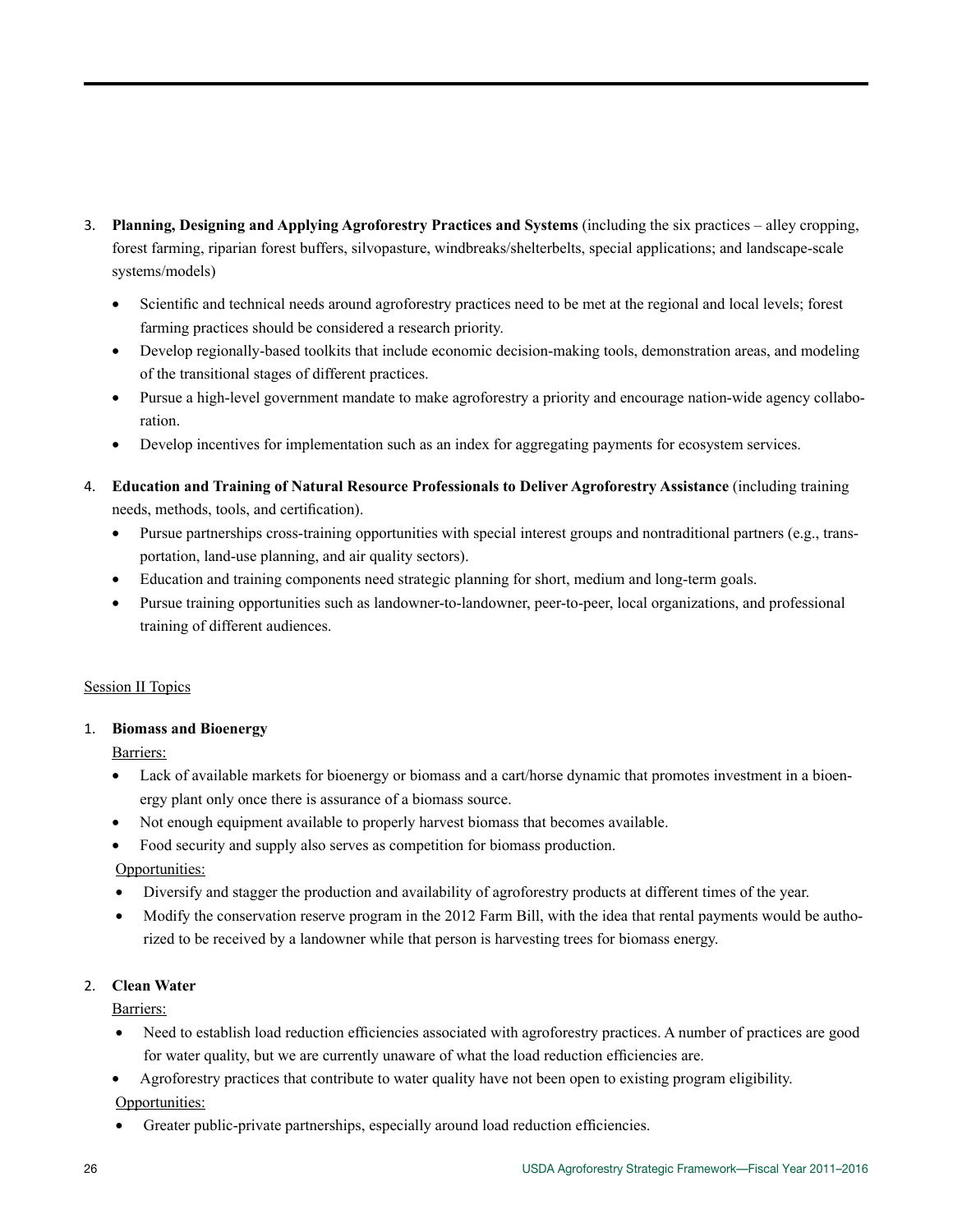#### 3. **Climate Change**

- Gain greater clarity on whether or not trees planted for agroforestry contribute significantly to reduce global warming (e.g., trees diminish albedo effect)
- Agroforestry practices could reduce tillage and result in less oxidation of organic matter and soils.
- Pursue a more holistic perception of agroforestry that consists of healthy soils, crops, and other factors that provide a net benefit - beyond just carbon credits.

## 4. **Integrating Agroforestry and Urban Forestry (working trees and urban landscapes)**

- These practices are already happening with greater public interest in urban agriculture and community gardens
- Focus on the integration of the principles of agroforestry with food production.
- About 80 percent of Americans live in cities; therefore adoption of agroforestry principles should start with urban populations and landscapes.
- Employ education methods to build better connections between people and food.

#### 5. **Island Tropical Agroforestry**

Barriers:

- • Losses of traditional knowledge as people leave islands for greater economic opportunity; many island communities have been practicing agroforestry for a long time.
- Continental models do not fit within the island ecosystem or culture, including paperwork barriers for receiving government assistance.

#### Opportunities:

- Collect, catalog, and retain people in current agroforestry practices
- The large international community of island neighbors provides access to all kinds of different cultures, countries, and government programs that could be helpful in promoting and advancing agroforestry.

#### 6. **Markets for Agroforestry Products/Rural Economic Wealth**

Barriers:

- Available economic information is lacking in truly assessing the value of agroforestry to local areas and the country as a whole; USDA could track agroforestry products.
- The omnipresence of agribusiness which is centralized processing is essentially the opposite direction of agroforestry which focuses more on small farms.
- Regulatory barriers for small farmers due to the tendency for regulations to be geared more towards agribusiness.
- Lack of certainty over small farmers' appetite for risk in producing for niche markets.

#### Opportunities:

- Growth and increasing demand for organic and more diversified products.
- From a food and biosecurity perspective, there are benefits of cultivating a decentralized small farm system over big agribusiness processing.
- USDA could consider conducting a market analysis to determine available and needed infrastructure and how to enable rural and small farmer access to markets.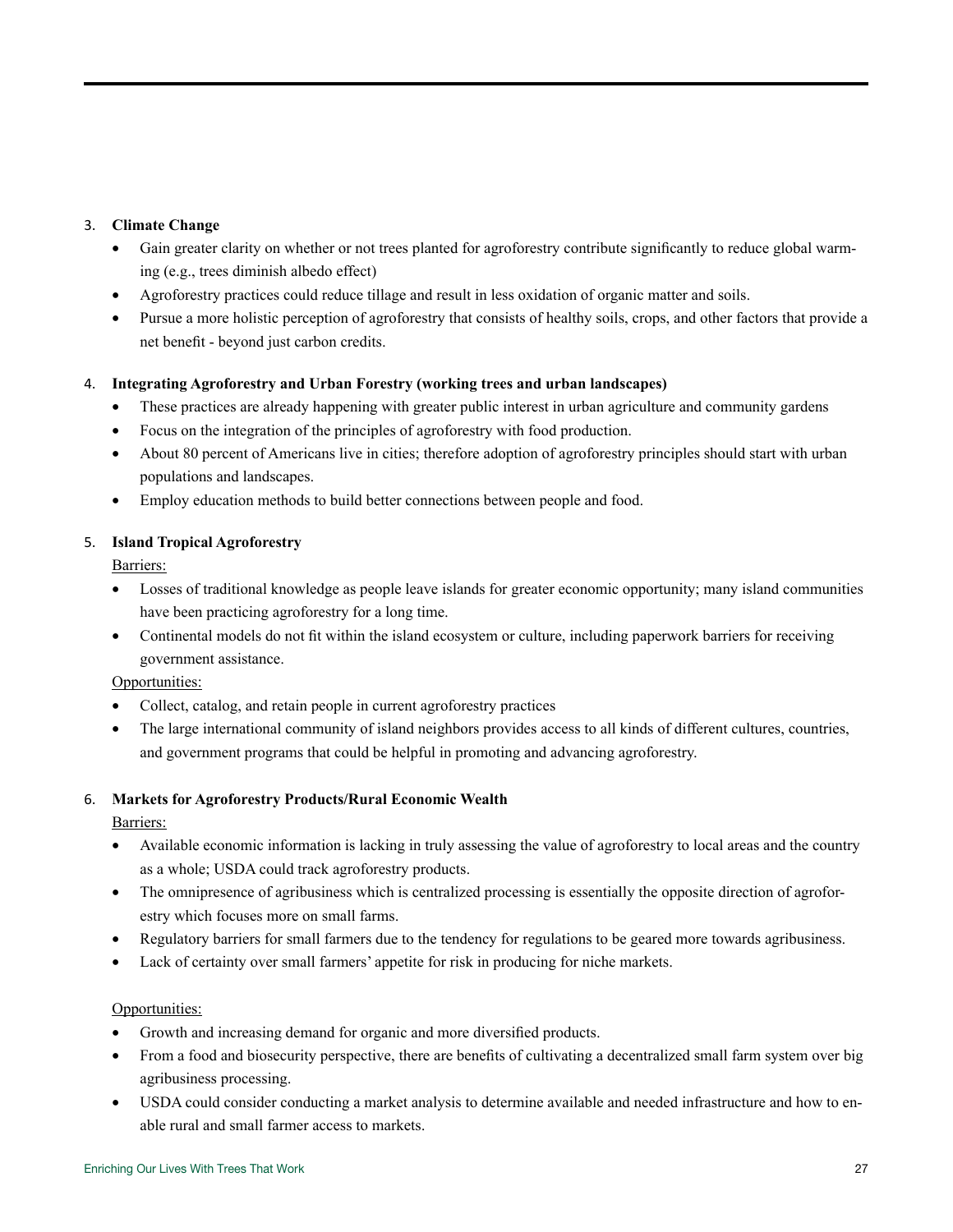#### 7. **Multi-functional Working Lands**

## Barriers:

- Many of the current policies discourage multifunctional uses on the landscape and may not have the flexibility needed to promote and develop multifunctional lands.
- Diversifying may only lead to land fragmentation; it will be important to think about how to maintain ecological integrity and sustainability.
- Multifunctional land management may require more labor input and specialized equipment.

## Opportunities:

- Support multifunctional lands in the 2012 Farm Bill.
- USDA Rural Development agency and community level engagement could promote agroforestry as an energy source.
- Focus outreach, grants and incentives on new land managers in order to capture that audience.
- Utilize existing open spaces such as wind farms or power lines for cropping or companion plantings.

## 8. **Sustainable and Organic Agriculture**

Barriers:

- Further define 'organic' and 'sustainable' in terms of agroforestry agriculture. Principles might include: agriculture practices that do not cause harm to the land; practices that incorporate environmental, economic and social dimensions and that utilize resources in a sustainable manner (e.g., replaceable or renewable).
- Challenging bureaucracy around organic certifications pose significant challenges to small farms.

Opportunities:

- Develop a two-tier certification system that delineates between small family farms and large agribusiness; reinstate or replicate state or local area certifications for small farms.
- Educate consumers, increase demand and augment incentives for farmers to practice agroforestry by creating a "forest foods" or "forest-friendly foods" label.
- 9. **Policies, Opportunities and Barriers** (examined the overall goal for agroforestry and what the landscape level objective(s) might be for both large and small-scale farms).

Barriers for large-scale farms (over \$250,000/annum):

- Increasing farm size, as compared to forest land, and increasing crop prices.
- Greater demand for food, and bioenergy which will drive up crop prices.
- Increasing pivot irrigation systems and equipment size.
- Decreasing farmer interest in increasing complexity; they want to simplify operations,
- Declining agroforestry plantings on the landscape.
- Needing policies to provide incentives for participation and some disincentives for lack of participation. This includes cost-share payments, and compensation for increased risk and complexity.

Barriers for small-scale farms:

Lack of continuity in programs and funding, as well as limited opportunities for business incubation. Additionally, there are many inconsistencies in Federal monies for small farms and how those are applied.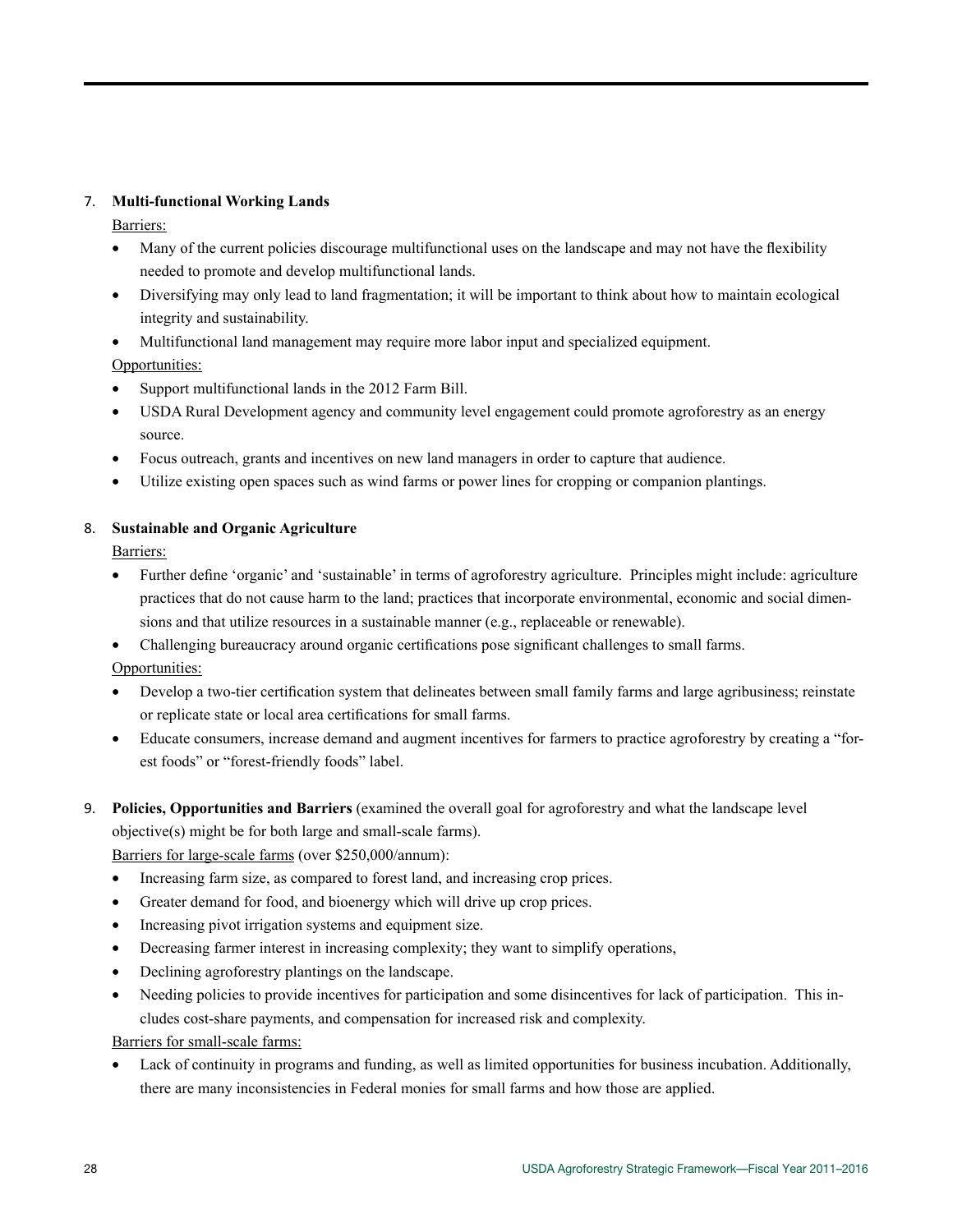#### Opportunities:

- Ensure language in the 2012 Farm Bill, and in forthcoming energy, climate or transportation legislation that appropriates specific funding for agroforestry practices on small farms.
- The National Agroforestry Center will need more stable funding if they are to serve at the national level. This will require appropriations from a dedicated source to maintain continuity of programming.

#### 10. **Agency Cooperation**

Barriers:

- Limitations posed by budget cycles and resource specific budgets.
- Units of measure, language, and definitions often differ between agencies.

#### Opportunities:

- • To succeed at the agency level, participants suggested promoting agroforestry as a societal issue that includes shared goals and benefits for integrated science.
- The National Agroforestry Center should look at existing collaborative models and garner some key lessons learned.
- Foster agency cooperation through public private partnerships or fund matching programs.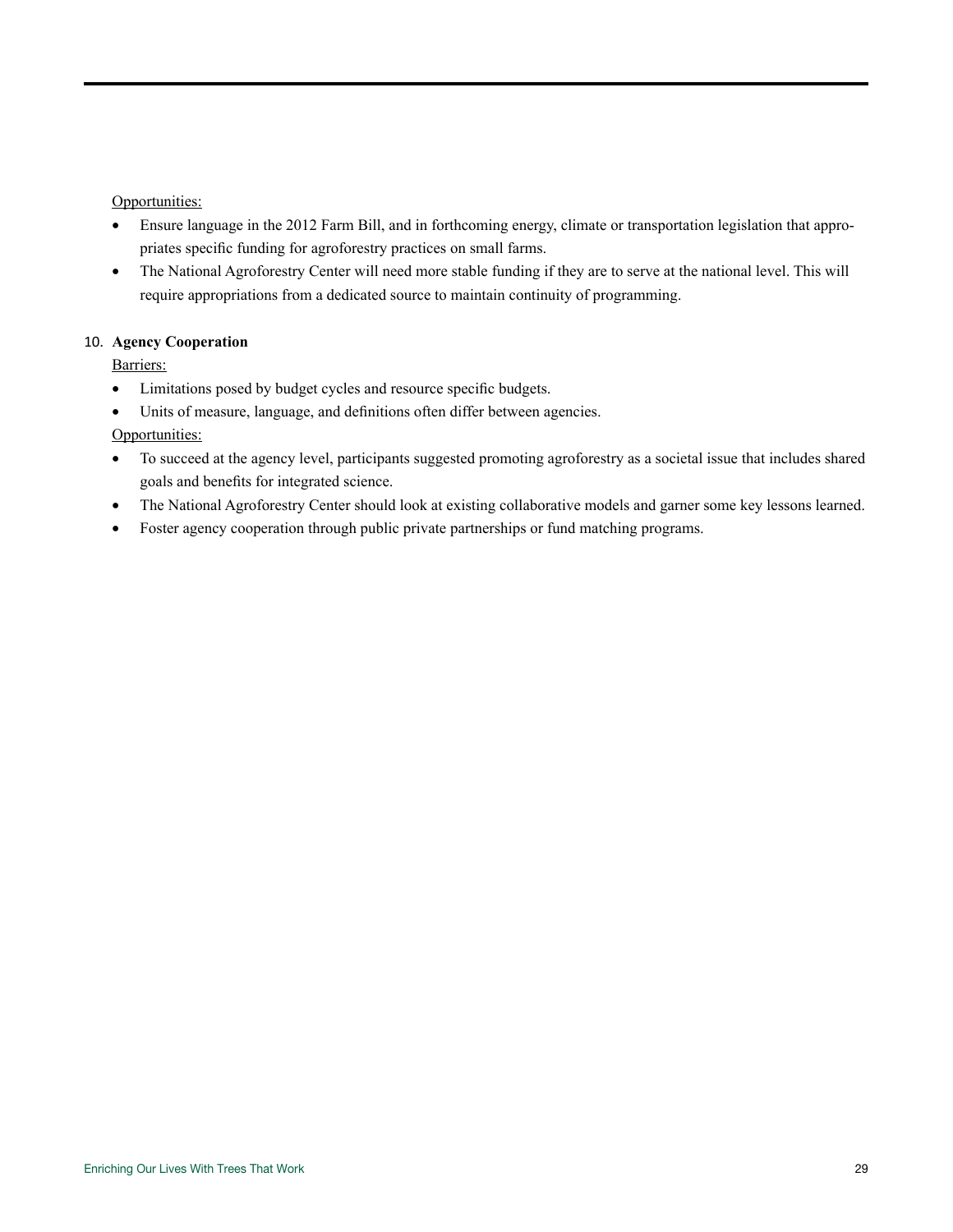# **Appendix D: History of Agroforestry in the United States**

The history of the Department of Agriculture (USDA) and its partners' roles in agroforestry can be traced back to the windbreaks that were established during the Dust Bowl years to reduce soil erosion in the Great Plains. More widespread interest in the United States began in the mid-1980s, probably informed by a growing body of agroforestry information from the international community. Since that time, USDA and its partners (e.g., universities/extension, conservation districts, and State forestry agencies) have carried out agroforestry-related research and development and technology transfer. This research has provided the science and technology for the agroforestry assistance (primarily through Farm Bill programs) that has been provided to landowners/producers and, in some cases, communities.

Even though the science and practice of agroforestry has advanced in the United States since the 1980s, it has still not been institutionalized into USDA's concepts, philosophy, strategies, and programs. Coordination of agroforestry activities within USDA, to a large degree, has been "ad-hoc," and agroforestry has not been explicitly incorporated into many USDA programs. For example, the term "agroforestry" occurs only once in the 628 pages of the Food, Conservation, and Energy Act of 2008 (also known as the 2008 Farm Bill). This is not a new issue and was recognized in 1996 when a USDA Interagency Working Group on Agroforestry was established under the leadership of the USDA Director of Sustainable Development Programs. The working group commissioned a task force in 1997 to assess the potential of agroforestry in helping attain USDA sustainable development goals and developing a strategy to realize that potential. The agencies participating in the working group were the Forest Service, Natural Resources Conservation Service (NRCS), Agricultural Research Service (ARS), National Institute of Food and Agriculture (NIFA) (then the Cooperative State Research, Education, and Extension Service), and the U.S. Environmental Protection Agency.

The task force in its 1997 report "Integrating Agroforestry into USDA Programs" (http://www.unl.edu/nac/morepublications/agroforestry-usda-1997.pdf) noted that "the fundamental barrier to adoption of conservation practices is socio-economic acceptance." The task force also stated, "Tree-based conservation practices are especially hard to sell because of the element of permanence and perceived problems, yet established permanent vegetative buffers in the system is exactly what we want to achieve!" They further added: "This is exacerbated by institutional and disciplinary segregation of agriculture and forestry in the United States. In other words, there is a perception that agriculture and forestry should be separated on the land. That is certainly not the case in many other countries, where integrated systems have received more widespread adoption and acceptance." Many of the other findings and recommendations in the 1997 task force report are still relevant today. The task force found that agroforestry addressed USDA's stated goals for sustainable development and that it provided one of the "best concrete examples of how we can implement the principles of sustainable development." The task force made 7 key recommendations and also recommended 50 supporting actions:

- **1. Institutionalize agroforestry and incorporate it into USDA's concepts, philosophy, and principles of sustainable development:** A USDA policy statement is needed to recognize agroforestry, define the linkage between agroforestry and sustainable development, and establish a strategy to incorporate agroforestry into programs.
- **2. Provide leadership to catalyze interdisciplinary, interagency, and intersector collaboration to incorporate agroforestry into USDA programs.** There presently are no compelling reasons for scientists to depart from traditional lines of research and sources of funding. To catalyze efforts within the sustainable development operating paradigm, USDA should identify integrating subject areas, including agroforestry that link agencies, programs,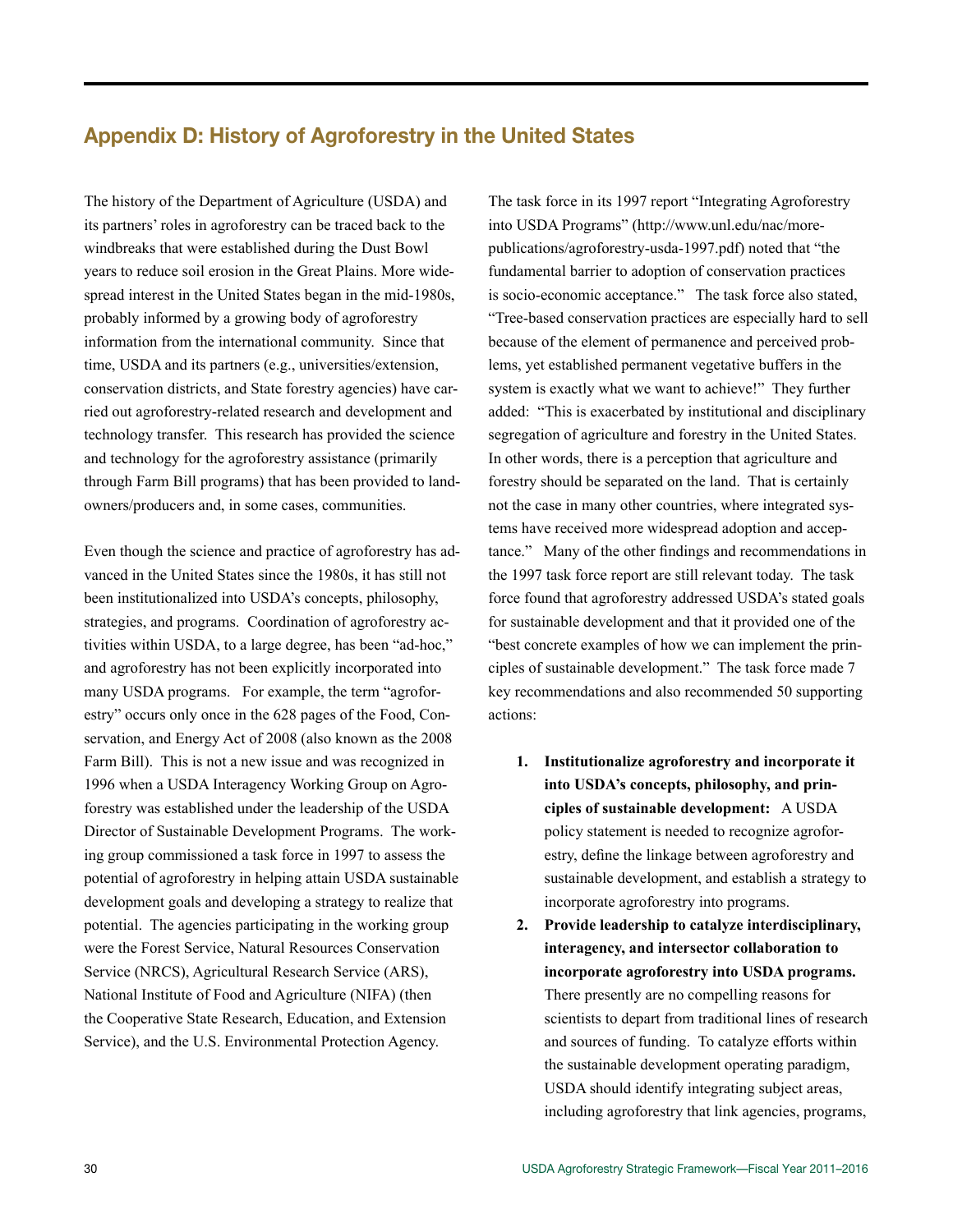and disciplines in common efforts, and refocus resources to stimulate the process.

- **3. Clearly define and apply agroforestry principles through training and technology transfer.** Agroforestry needs to be clearly defined and communicated to cooperators, stakeholders, and customers. A concerted effort is needed to synthesize what we already know about agroforestry concepts and practices, incorporate it into delivery programs, and get agroforestry applied on the ground.
- **4. Fully research and develop agroforestry practices, application guidelines and tools, and document benefits.** In concert with the effort to enhance agroforestry technology transfer and training (#3), focused research and development are needed to fill knowledge gaps, develop appropriate tools and guidelines to facilitate delivery of technical assistance, and document the benefits of agroforestry practices.
- **5. Stimulate research to understand the roles and functions of agroforestry within the concept of an ecological systems approach to sustainable land use.** The fields of agroforestry, agroecology, and sustainable agriculture share common principles and are idea-rich to catalyze collaboration toward the goal of sustainable land use. USDA should foster interdisciplinary research to integrate and evaluate agroforestry with other concepts and technologies. The effort should evaluate integrated agricultural systems beyond traditional production parameters and connect the integrative approach with locally led collaborative groups focused on private land stewardship.
- **6. Focus attention on overcoming the real and perceived social and economic limitations to the adoption of agroforestry practices by the agricultural community.** As an emerging applied science, agroforestry carries with it many concerns and misconceptions. The bottom line is that agroforestry will prosper only if it is accepted by the agricultural community. Research, development, and extension are urgently needed to address the social and economic barriers to adoption of agroforestry and conservation practices, in general. Furthermore, the value of externalities needs to be understood, as well as to whom they accrue.
- **7. Foster collaborative efforts with international organizations focused on agroforestry development and integration into sustainable land-use systems.** Agroforestry has been recognized in a number of other countries working to identify more sustainable land-use practices. There are many possibilities for collaboration and exchange.

Noticeably absent in the 1997 report is any reference to climate change or the use of the term "ecosystem services." Agroforestry, however, was noted as a means to restore and enhance eight potential roles and functions, including "ecological stability—increase system resilience and ability to absorb and recover from disturbances and stresses." The report noted that "…there is currently little scientific basis for incorporating agroforestry practices, or other conservation buffer practices, into the landscape, understanding the interactions that are generated, predicting benefits and outcomes, and avoiding conflicts."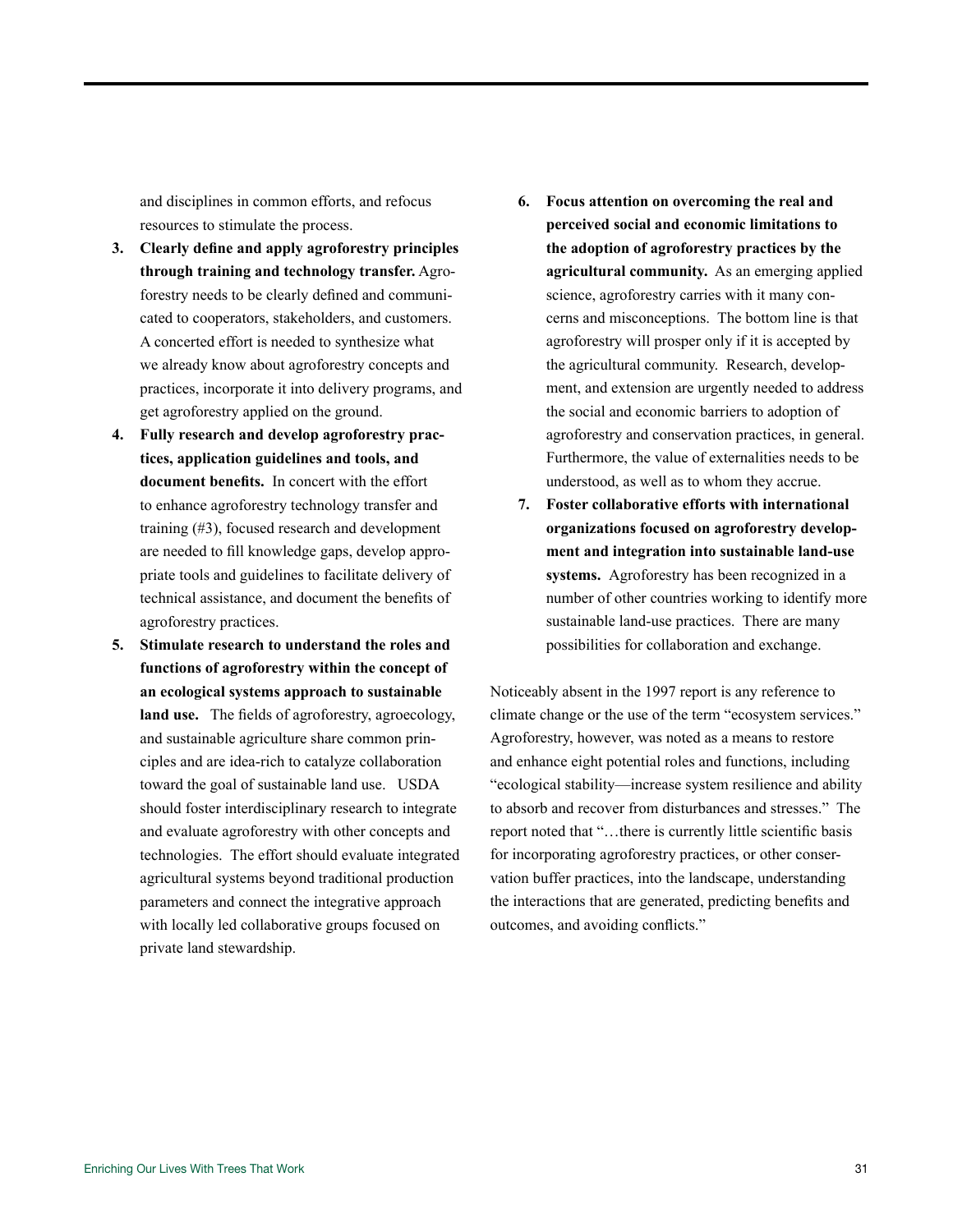There is certainly a much stronger scientific basis for applying agroforestry today, as evidenced by many articles in refereed journals and numerous publications. One recent example of a stronger scientific basis overall in agroforestry is North American Agroforestry: An integrated Science and Practice, 2nd Edition (Garrett, H.E. (ed.) 2009). Another example, which relates specifically to conservation buffer practices (a synthesis of over 1,400 research publications): Conservation buffers: design guidelines for buffers, corridors, and greenways (Bentrup, G. 2008).

The Interagency Agroforestry Team has considered the findings and recommendations from the 1997 report and incorporated some of the ideas into the strategic framework. There are three other national agroforestry reports that address similar issues and opportunities in the United States:

- Agroforestry in the United States; Research and Technology Transfer Needs for the Next Millennium (Association for Temperate Agroforestry, fall 2000). http://www.unl.edu/nac/morepublications/ aftareport.pdf
- Agroforestry for Sustainable Development: A National Strategy to Develop and Implement Agroforestry (Workshop to "Develop a Framework for a Coordinated National Agroforestry Program"; June 29-30, 1994: Nebraska City, NE). http://www. aftaweb.org/resources1.php?page=33
- Agroforestry: An Integrated Land-Use Management System for Production and Farmland Conservation. A Comprehensive Assessment of U.S. Agroforestry—Long Version. The Agroforestry Component of the Resource Conservation Act Appraisal for the Soil Conservation Service. (Prepared for USDA SCS (Account 68-3A75-3- 134), February 1994). http://www.aftaweb.org/ resources1.php?page=36

In 2008, the National Association of State Foresters (NASF), National Association of Conservation Districts (NACD), NRCS, and Forest Service signed a national "joint forestry" Memorandum of Understanding (MOU) (http://jointforestryteam.org/Websites/jointforestryteam/Images/jft\_mou. pdf). The purpose of the MOU is to "strengthen cooperation among the parties that result in coordinated interagency delivery of forestry-related conservation assistance to private landowners in order to sustain the health, diversity, and productivity of America's private working lands – forest land, cropland, pasture, and rangeland." In the MOU, the parties recognized five barriers to the delivery of forestryrelated conservation assistance and included agroforestry in barrier 3. This barrier is "Funding devoted to forestry and agroforestry is inadequate and inconsistent." The MOU has 64 action items (17 joint and 47 individual agency/organization), including 10 actions that mention agroforestry.

- **Joint #3:** "Promote the delivery of timely, **coordinated interagency forestry and agroforestry assistance** to landowners through actions such as co-location of agency staff at field and State offices, jointly funded positions, increased use of technical service providers and technology, and related actions that increase assistance for working lands."
- **Joint #4:** "Share information regarding priorities for conservation of private forest lands and other working lands that could benefit from the **application of agroforestry practices**."
- **Joint #8:** "Collaborate with other appropriate entities to facilitate development and implementation of conservation plans and agreements on forest lands and to **promote agroforestry** on other working lands."
- **Joint #12: "Collaborate to deliver agroforestry** training for natural resource professionals and develop technical information to support technical assistance to private landowners."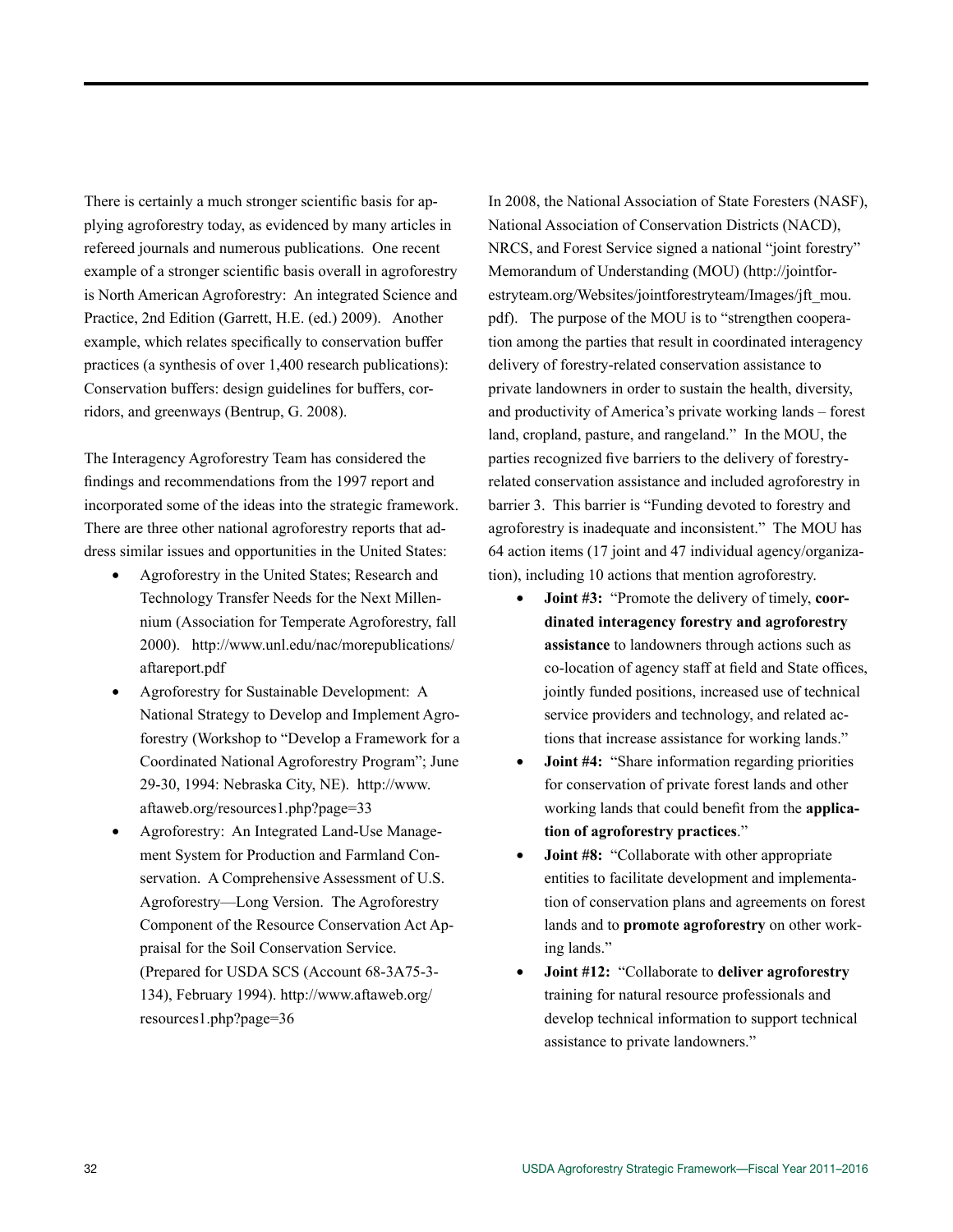- **NACD #3:** "Cooperate with NASF, State forestry agencies, NRCS, and Forest Service in the **identification of needs for forestry and agroforestry**  assistance on private lands and participate in the delivery of this assistance."
- **NRCS #1:** "Incorporate an increased emphasis" on providing forestry assistance to nonindustrial private forest (NIPF) landowners to help them address resource concerns and **increase the emphasis on applying agroforestry** on working agricultural lands in its national strategic plan."
- **NRCS #2:** "Encourage State Conservationists to collaborate with State forestry agencies, conservation districts, and Forest Service to allocate appropriate resources to address resource concerns on NIPF land and to help meet landowner needs for **technical and financial assistance in forestry and agroforestry**."
- **NRCS #6:** "Invite and encourage State forestry" agencies, conservation districts, and Forest Service to be involved on State Technical Committees and associated subcommittees, as well as local working groups, to **provide expertise in forestry and agroforestry** relative to program priorities, ranking processes, and practice standards. As per section 1261 of the 2008 Farm Bill, ensures that each State technical committee includes representatives from the Forest Service, State Forester or equivalent State official, and the State Association of Conservation Districts."
- **NRCS**#10: "Jointly produce and promote" agroforestry technology, training, and educational resources in cooperation with Forest Service."
- **Forest Service #9:** "Conduct research and jointly produce and **promote agroforestry technology, training, and educational resources** in cooperation with NRCS, through Forest Service State and Private Forestry and Research and Development.

Examples of current agroforestry-related activities currently supported by USDA and its partners include:

- ARS's Natural Resources and Sustainable Agricultural Systems Program that supports researchers at 70 locations nationwide. Agroforestry research is a primary focus at two ARS locations: Dale Bumpers Small Farms Research Center (Booneville, AR) and the Appalachian Farming Systems Research Center (Beaver, WV). Researchers at the Center in Booneville cooperate with the University of Missouri Center for Agroforestry to determine best management protocols for trees in agroforestry practices. At the center in Beaver, agroforestryrelated research is conducted on systems such as silvopasture for cattle, sheep, and goats.
- Farm Service Agency's (FSA) Conservation Reserve Program, which provides assistance to plan and install agroforestry practices (e.g., riparian forest buffers and shelterbelts). FSA cooperates with NRCS, State forestry agencies,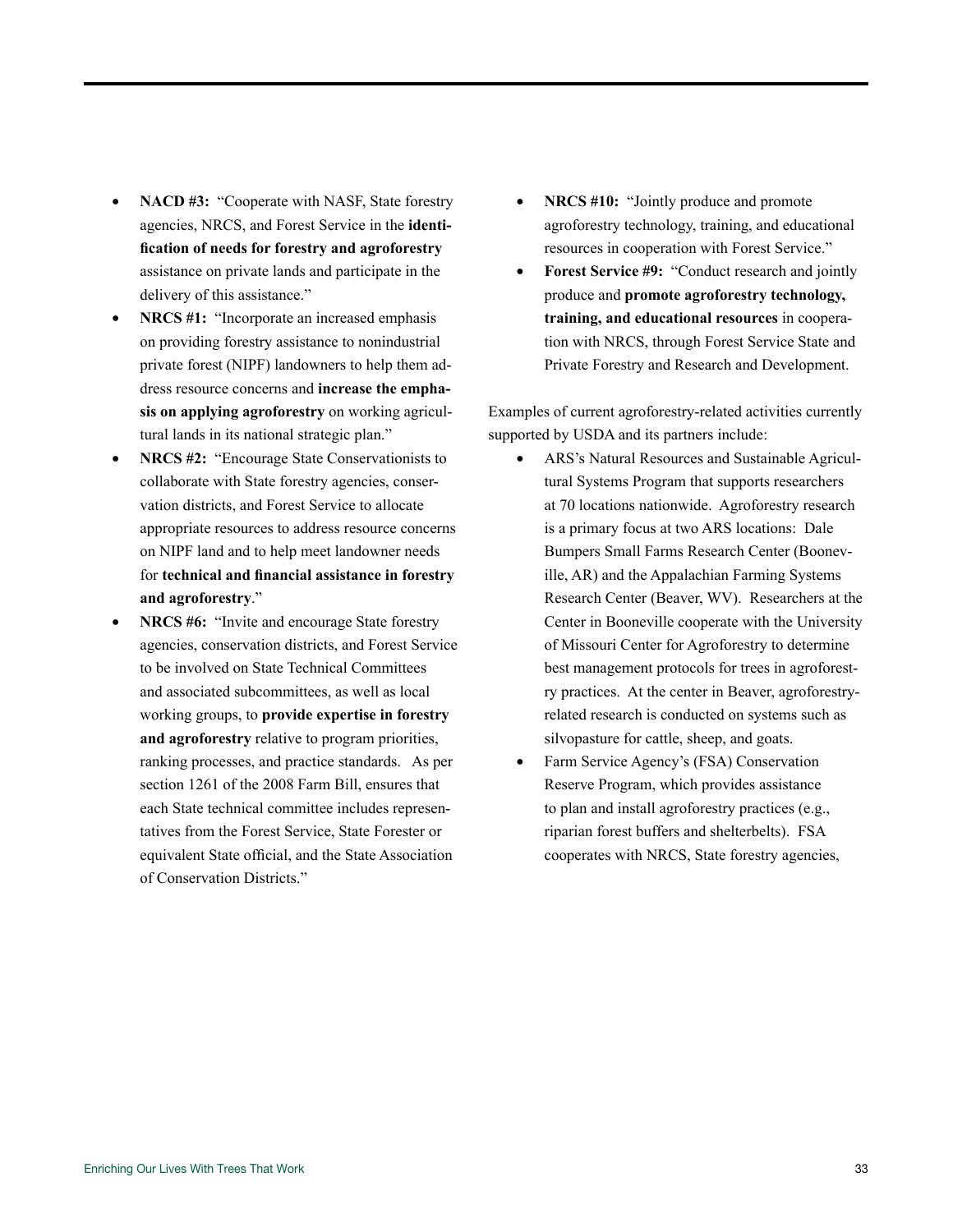and conservation districts that provide the necessary technical assistance to landowners/producers. FSA's Biomass Crop Assistance Program provides assistance to agricultural and forest land owners for the establishment and production of eligible crops including woody biomass in selected project areas for conversion to bioenergy (agroforestry practices/ systems would be eligible).

- Forest Service's Forest Stewardship Program. Through this program, State forestry agencies provide assistance to landowners to plan and design agroforestry practices, which are included in a larger comprehensive, multi-resource Forest Stewardship Plan. State forestry agencies deliver this program with financial and technical support provided by the Forest Service.
- NIFA's support to agroforestry-related research, education, and extension activities. NIFA provides support through a wide range of programs including the McIntire-Stennis Cooperative Forestry Research Program, Renewable Resources Extension Act Grant Program, Agriculture and Food Research Initiative, and Hatch Act grants.
- NRCS conservation planning services. NRCS provides conservation planning services to landowner/ producers to help them address natural resource concerns, which include agroforestry practices. NRCS also provides technical and financial assis-

tance to help with planning and installation of the full range of agroforestry practices through Farm Bill programs (e.g., Environmental Quality Incentives Program, Wildlife Habitat Incentive Program, and Conservation Stewardship Program). Technical service providers, such as consulting foresters, State forestry agencies, and conservation districts provide the technical assistance for these programs.

USDA National Agroforestry Center's (NAC) efforts. Located in Lincoln, NE, NAC is a partnership between Forest Service and NRCS. NAC works through a national network of partners to develop and deliver technology on a broad suite of agroforestry practices to help landowners improve their economic situation and to optimize public benefits and ecosystem services. NAC's key customers are the natural resource professionals who work directly with farmers, forest owners, ranchers, and communities nationwide.

See Appendix B for more detailed information about the mission, roles, customers, and agroforestry-related programs and activities conducted by each of the agencies/organizations that are represented on the Interagency Agroforestry Team.